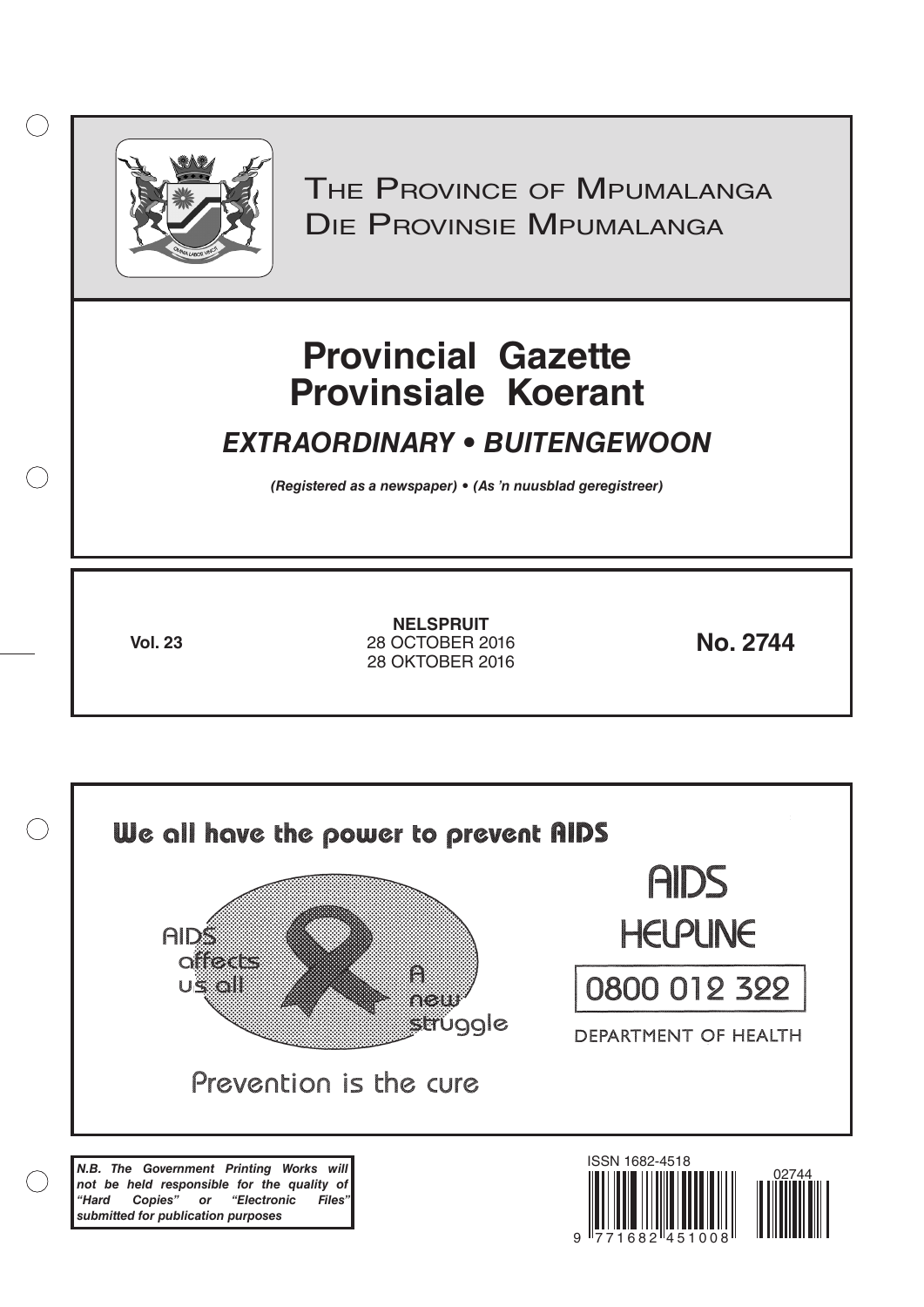This gazette is also available free online at **www.gpwonline.co.za**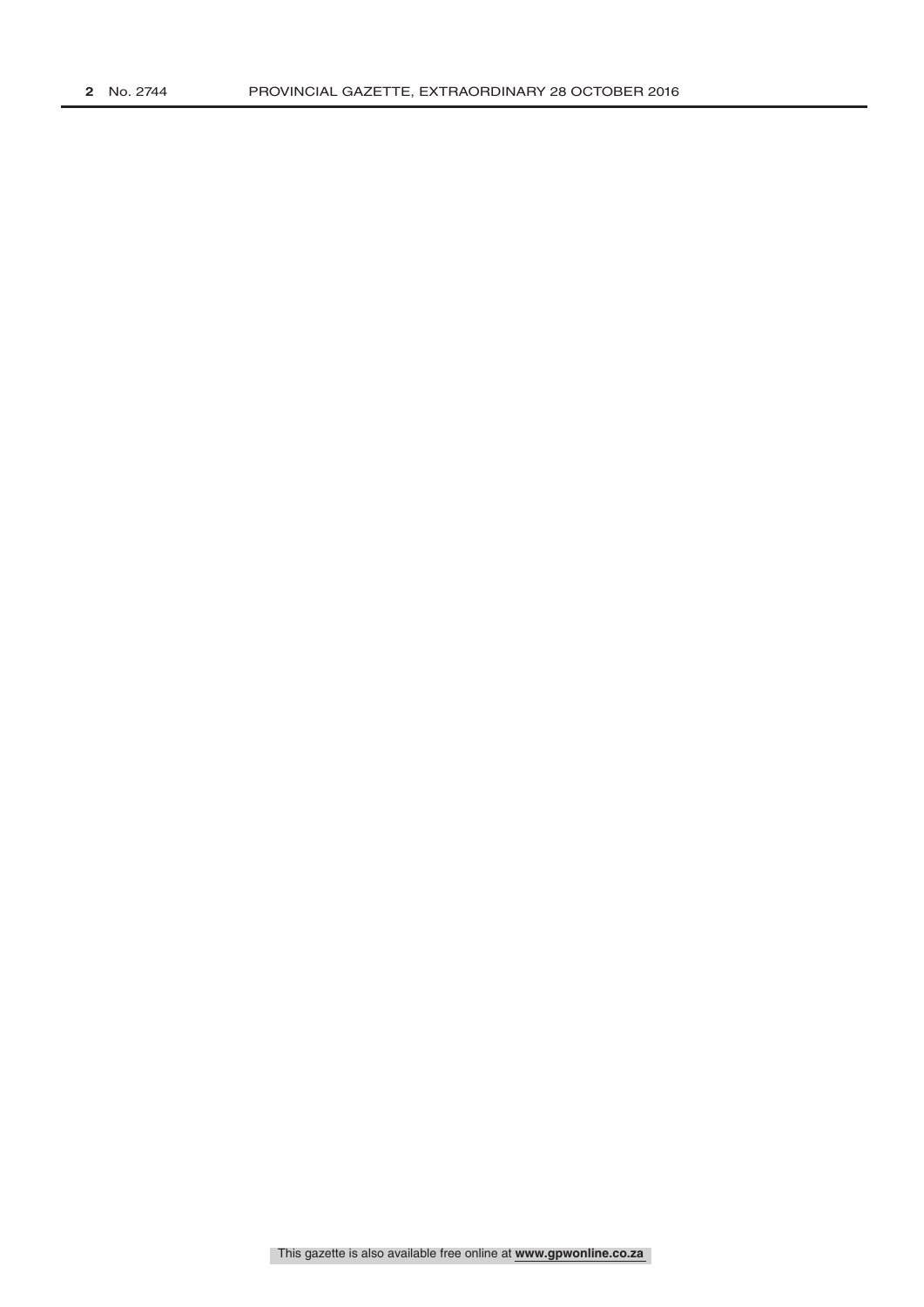# **IMPORTANT NOTICE:**

**The GovernmenT PrinTinG Works Will noT be held resPonsible for any errors ThaT miGhT occur due To The submission of incomPleTe / incorrecT / illeGible coPy.**

**no fuTure queries Will be handled in connecTion WiTh The above.**

# **CONTENTS**

# **GENERAL NOTICE**

|     | 150 Mpumalanga Liquor Licensing Act, 2006 (Act No. 5 of 2006) : Notice of applications for liquor licences in terms of section 35 10 |    |
|-----|--------------------------------------------------------------------------------------------------------------------------------------|----|
| 151 |                                                                                                                                      |    |
|     |                                                                                                                                      |    |
|     |                                                                                                                                      | 14 |
|     | Mpumalanga Liquor Licensing Act, 2006 (Act No. 5 of 2006) : Notice of applications for transfer of liquor licences in terms of       | 18 |
|     |                                                                                                                                      | 18 |
|     |                                                                                                                                      | 19 |

# **LIST OF TARIFF RATES** FOR PUBLICATION OF LIQUOR NOTICES

**COMMENCEMENT: 1 APRIL 2016**

| <b>Pricing for Fixed Price Notices</b>                     |                      |  |  |  |  |
|------------------------------------------------------------|----------------------|--|--|--|--|
| <b>Notice Type</b>                                         | <b>New Price (R)</b> |  |  |  |  |
| Application for Liquor Licence - National                  | 150.00               |  |  |  |  |
| Application for Transfer of Liquor License - National      | 150.00               |  |  |  |  |
| Application for Liquor Licence - Gauteng                   | 150.00               |  |  |  |  |
| Application for Liquor Licence - Mpumalanga                | 150.00               |  |  |  |  |
| Application for Transfer of Liquor License - Mpumalanga    | 150.00               |  |  |  |  |
| Application for Liquor Licence - Northern Cape             | 150.00               |  |  |  |  |
| Application for Transfer of Liquor License - Northern Cape | 150.00               |  |  |  |  |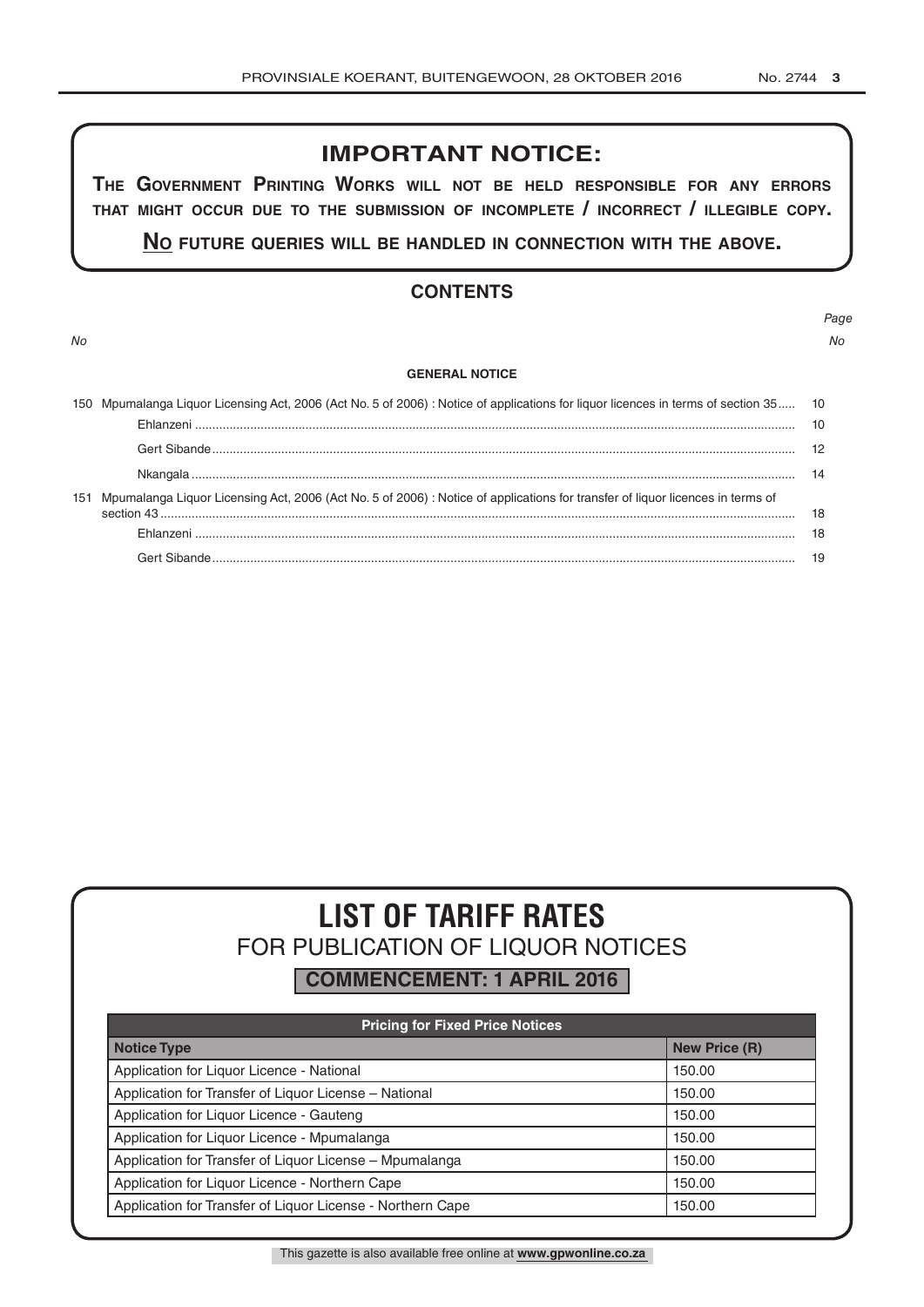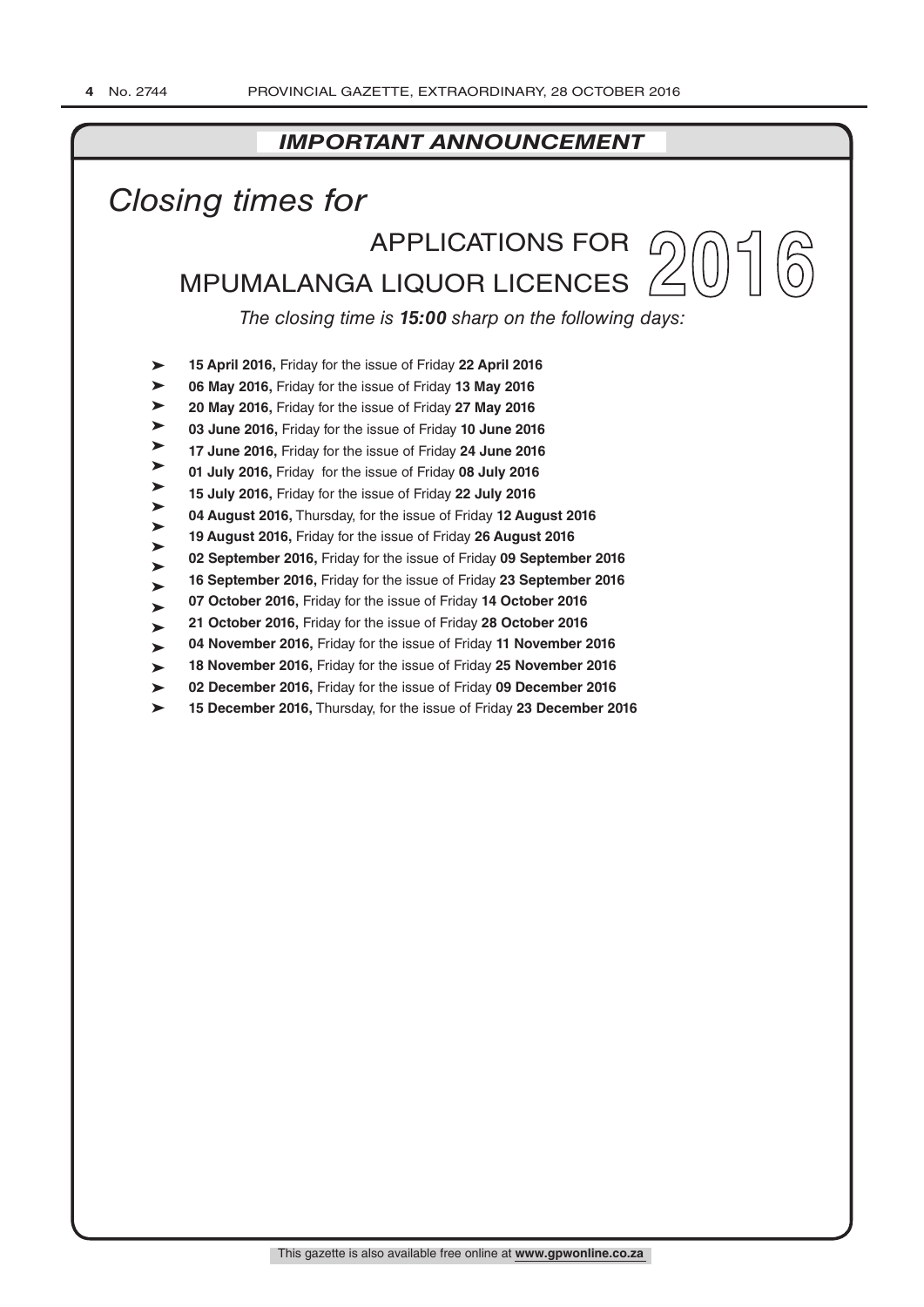The **Government Printing Works** (**GPW**) has established rules for submitting notices in line with its electronic notice processing system, which requires the use of electronic *Adobe* Forms. Please ensure that you adhere to these guidelines when completing and submitting your notice submission.

*GOVERNMENT PRINTING WORKS - BUSINESS RULES*

# **Closing Times for ACCepTAnCe of noTiCes**

- 1. The *Government Gazette* and *Government Tender Bulletin* are weekly publications that are published on Fridays and the closing time for the acceptance of notices is strictly applied according to the scheduled time for each gazette.
- 2. Please refer to the Submission Notice Deadline schedule in the table below. This schedule is also published online on the Government Printing works website www.gpwonline.co.za

All re-submissions will be subject to the standard cut-off times. **All notices received after the closing time will be rejected**.

| <b>Government Gazette Type</b>                   | <b>Publication</b><br><b>Frequency</b> | <b>Publication Date</b>                              | <b>Submission Deadline</b>                              | <b>Cancellations Deadline</b>                   |
|--------------------------------------------------|----------------------------------------|------------------------------------------------------|---------------------------------------------------------|-------------------------------------------------|
| <b>National Gazette</b>                          | Weekly                                 | Friday                                               | Friday 15h00 for next Friday                            | Tuesday, 12h00 - 3 days<br>prior to publication |
| <b>Regulation Gazette</b>                        | Weekly                                 | Friday                                               | Friday 15h00, to be published<br>the following Friday   | Tuesday, 12h00 - 3 days<br>prior to publication |
| <b>Petrol Price Gazette</b>                      | As required                            | First Wednesday of<br>the month                      | One week before publication                             | 3 days prior to<br>publication                  |
| <b>Road Carrier Permits</b>                      | Weekly                                 | Friday                                               | Thursday 15h00, to be<br>published the following Friday | 3 days prior to<br>publication                  |
| Unclaimed Monies (justice,<br>labour or lawyers) | January / As<br>required<br>2 per year | Any                                                  | 15 January / As required                                | 3 days prior to<br>publication                  |
| Parliament (acts, white paper,<br>green paper)   | As required                            | Any                                                  |                                                         | 3 days prior to<br>publication                  |
| <b>Manuals</b>                                   | As required                            | Any                                                  | None                                                    | <b>None</b>                                     |
| <b>State of Budget</b><br>(National Treasury)    | Monthly                                | Any                                                  | 7 days prior to publication                             | 3 days prior to<br>publication                  |
| Legal Gazettes A, B and C                        | Weekly                                 | Friday                                               | One week before publication                             | Tuesday, 12h00 - 3 days<br>prior to publication |
| <b>Tender Bulletin</b>                           | Weekly                                 | Friday                                               | Friday 15h00 for next Friday                            | Tuesday, 12h00 - 3 days<br>prior to publication |
| Gauteng                                          | Weekly                                 | Wednesday                                            | Two weeks before publication                            | 3 days after submission<br>deadline             |
| <b>Eastern Cape</b>                              | Weekly                                 | Monday                                               | One week before publication                             | 3 days prior to<br>publication                  |
| Northern Cape                                    | Weekly                                 | Monday                                               | One week before publication                             | 3 days prior to<br>publication                  |
| <b>North West</b>                                | Weekly                                 | Tuesday                                              | One week before publication                             | 3 days prior to<br>publication                  |
| KwaZulu-Natal                                    | Weekly                                 | Thursday                                             | One week before publication                             | 3 days prior to<br>publication                  |
| Limpopo                                          | Weekly                                 | Friday                                               | One week before publication                             | 3 days prior to<br>publication                  |
| Mpumalanga                                       | Weekly                                 | Friday                                               | One week before publication                             | 3 days prior to<br>publication                  |
| <b>Gauteng Liquor License</b><br>Gazette         | Monthly                                | Wednesday before<br>the First Friday of the<br>month | Two weeks before publication                            | 3 days after submission<br>deadline             |
| Northern Cape Liquor License<br>Gazette          | Monthly                                | First Friday of the<br>month                         | Two weeks before publication                            | 3 days after submission<br>deadline             |
| National Liquor License Gazette                  | Monthly                                | First Friday of the<br>month                         | Two weeks before publication                            | 3 days after submission<br>deadline             |
| Mpumalanga Liquor License<br>Gazette             | 2 per month                            | Second & Fourth<br>Friday                            | One week before                                         | 3 days prior to<br>publication                  |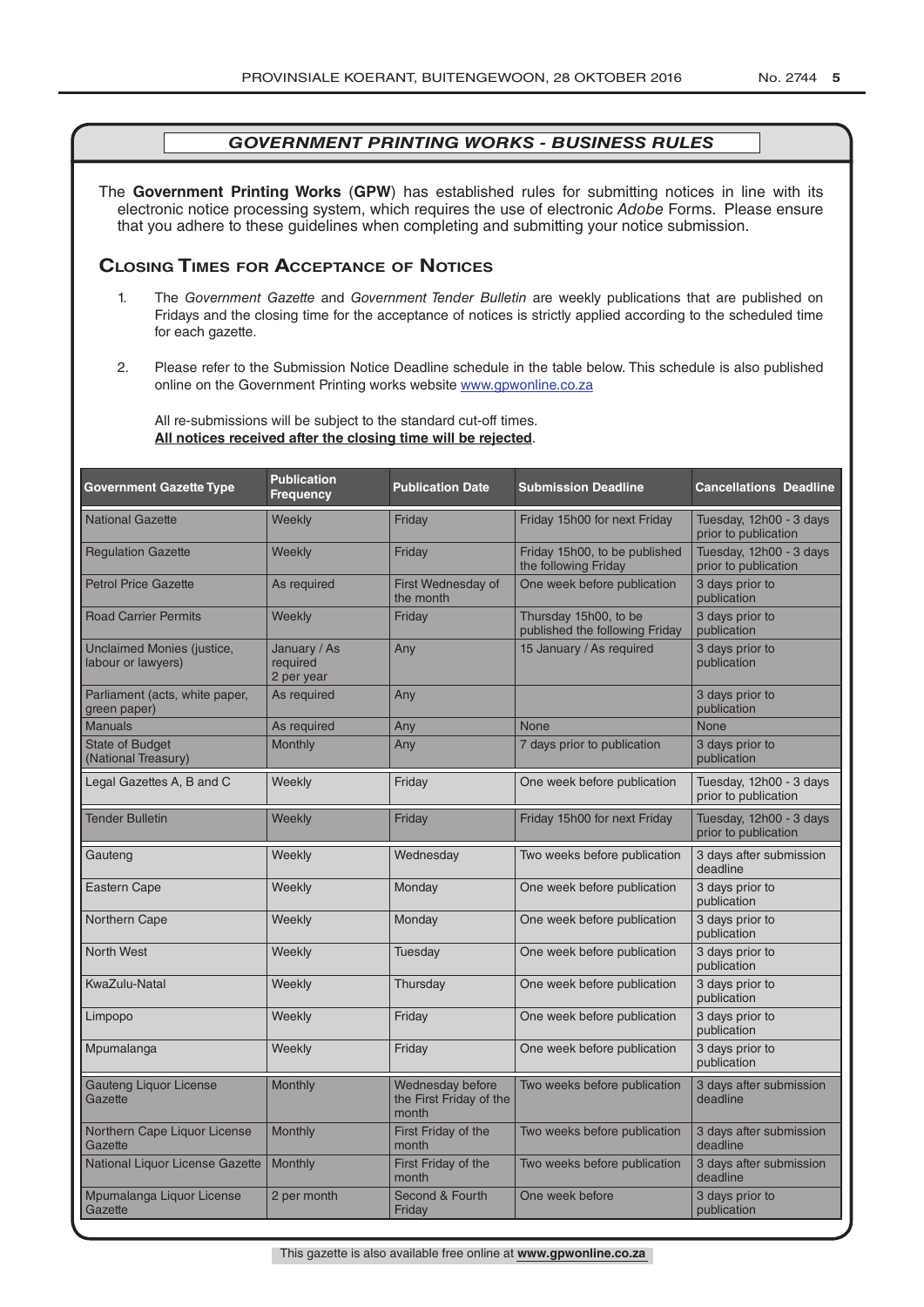# **NOTICE SUBMISSION PROCESS**

- 3. Download the latest *Adobe* form, for the relevant notice to be placed, from the **Government Printing Works** website www.gpwonline.co.za.
- 4. The *Adobe* form needs to be completed electronically using *Adobe Acrobat* / *Acrobat Reader*. Only electronically completed *Adobe* forms will be accepted. No printed, handwritten and/or scanned *Adobe* forms will be accepted.
- 5. The completed electronic *Adobe* form has to be submitted via email to submit.egazette@gpw.gov.za. The form needs to be submitted in its original electronic *Adobe* format to enable the system to extract the completed information from the form for placement in the publication.
- 6. Each notice submission should be sent as a single email. The email should contain **all documentation relating to a particular notice submission**, each as a separate attachment:
	- 6.1. Electronically completed *Adobe* form, specific to the type of notice that is to be placed.
		- 6.1.1. For National *Government Gazette* or *Provincial Gazette* notices, the notices must be accompanied by an electronic Z95 or Z95Prov *Adobe* form
		- 6.1.2. The notice content (body copy) **MUST** be a separate attachment.
	- 6.2. Proof of Payment / Purchase Order: **Government Printing Works** account customer must include a copy of their Purchase Order*.* **Non**-**Government Printing Works** account customer needs to submit the proof of payment for the notice
	- 6.3. Where separate notice content is applicable (Z95, Z95 Prov and TForm 3, it should also be attached as a separate attachment. (See specifications below, point 11).
	- 6.4. Any additional notice information if applicable.
- 7. The electronic *Adobe* form will be taken as the primary source for the notice information to be published. Instructions that are on the email body or covering letter that contradicts the notice form content will not be considered. The information submitted on the electronic *Adobe* form will be published as-is.
- 8. To avoid duplicated publication of the same notice and double billing, Please submit your notice **ONLY ONCE.**
- 9. Notices brought to **GPW** by "walk-in" customers on electronic media can only be submitted in *Adobe* electronic form format. All "walk-in" customers with notices that are not on electronic *Adobe* forms will be routed to the Contact Centre where they will be assisted to complete the forms in the required format.
- 10. Should a customer submit a bulk submission of hard copy notices delivered by a messenger on behalf of any organisation e.g. newspaper publisher, the messenger will be referred back to the sender as the submission does not adhere to the submission rules.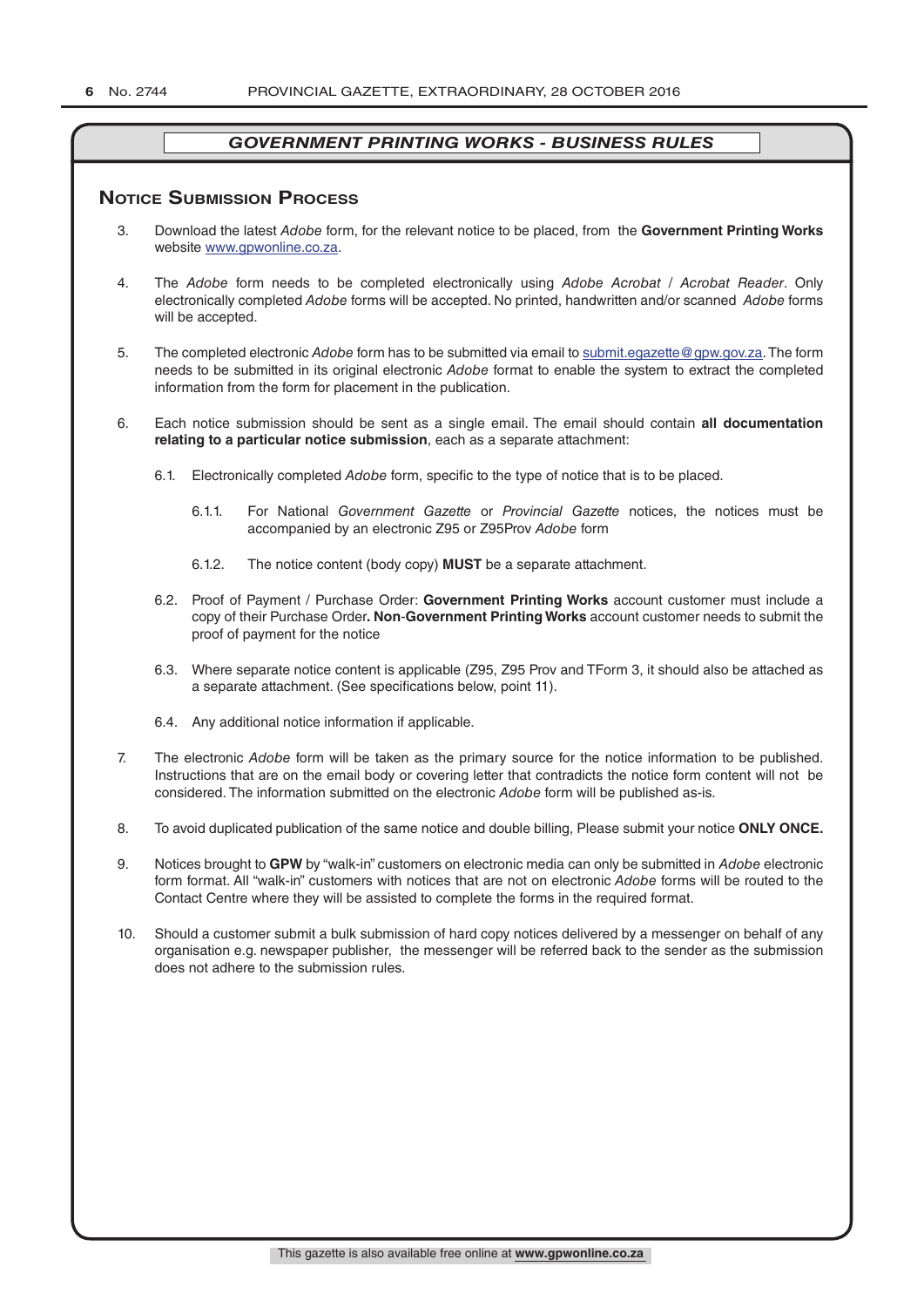# **COPY (SEPARATE NOTICE CONTENT DOCUMENT)**

- 11. Where the copy is part of a separate attachment document for Z95, Z95Prov and TForm03
	- 11.1. Copy of notices must be supplied in a separate document and may not constitute part of any covering letter, purchase order, proof of payment or other attached documents.

The content document should contain only one notice. (You may include the different translations of the same notice in the same document).

11.2. The notice should be set on an A4 page, with margins and fonts set as follows:

Page size  $=$  A4 Portrait with page margins: Top  $=$  40mm, LH/RH  $=$  16mm, Bottom  $=$  40mm; Use font size: Arial or Helvetica 10pt with 11pt line spacing;

Page size = A4 Landscape with page margins: Top = 16mm, LH/RH = 40mm, Bottom = 16mm; Use font size: Arial or Helvetica 10pt with 11pt line spacing;

# **CAnCellATions**

- 12. Cancellation of notice submissions are accepted by **GPW** according to the deadlines stated in the table above in point 2. Non-compliance to these deadlines will result in your request being failed. Please pay special attention to the different deadlines for each gazette. Please note that any notices cancelled after the cancellation deadline will be published and charged at full cost.
- 13. Requests for cancellation must be sent by the original sender of the notice and must accompanied by the relevant notice reference number (N-) in the email body.

# **AmenDmenTs To noTiCes**

14. With effect from 01 October 2015, **GPW** will not longer accept amendments to notices. The cancellation process will need to be followed according to the deadline and a new notice submitted thereafter for the next available publication date.

# **REJECTIONS**

- 15. All notices not meeting the submission rules will be rejected to the customer to be corrected and resubmitted. Assistance will be available through the Contact Centre should help be required when completing the forms. (012-748 6200 or email info.egazette@gpw.gov.za). Reasons for rejections include the following:
	- 15.1. Incorrectly completed forms and notices submitted in the wrong format, will be rejected.
	- 15.2. Any notice submissions not on the correct *Adobe* electronic form, will be rejected.
	- 15.3. Any notice submissions not accompanied by the proof of payment / purchase order will be rejected and the notice will not be processed.
	- 15.4. Any submissions or re-submissions that miss the submission cut-off times will be rejected to the customer. The Notice needs to be re-submitted with a new publication date.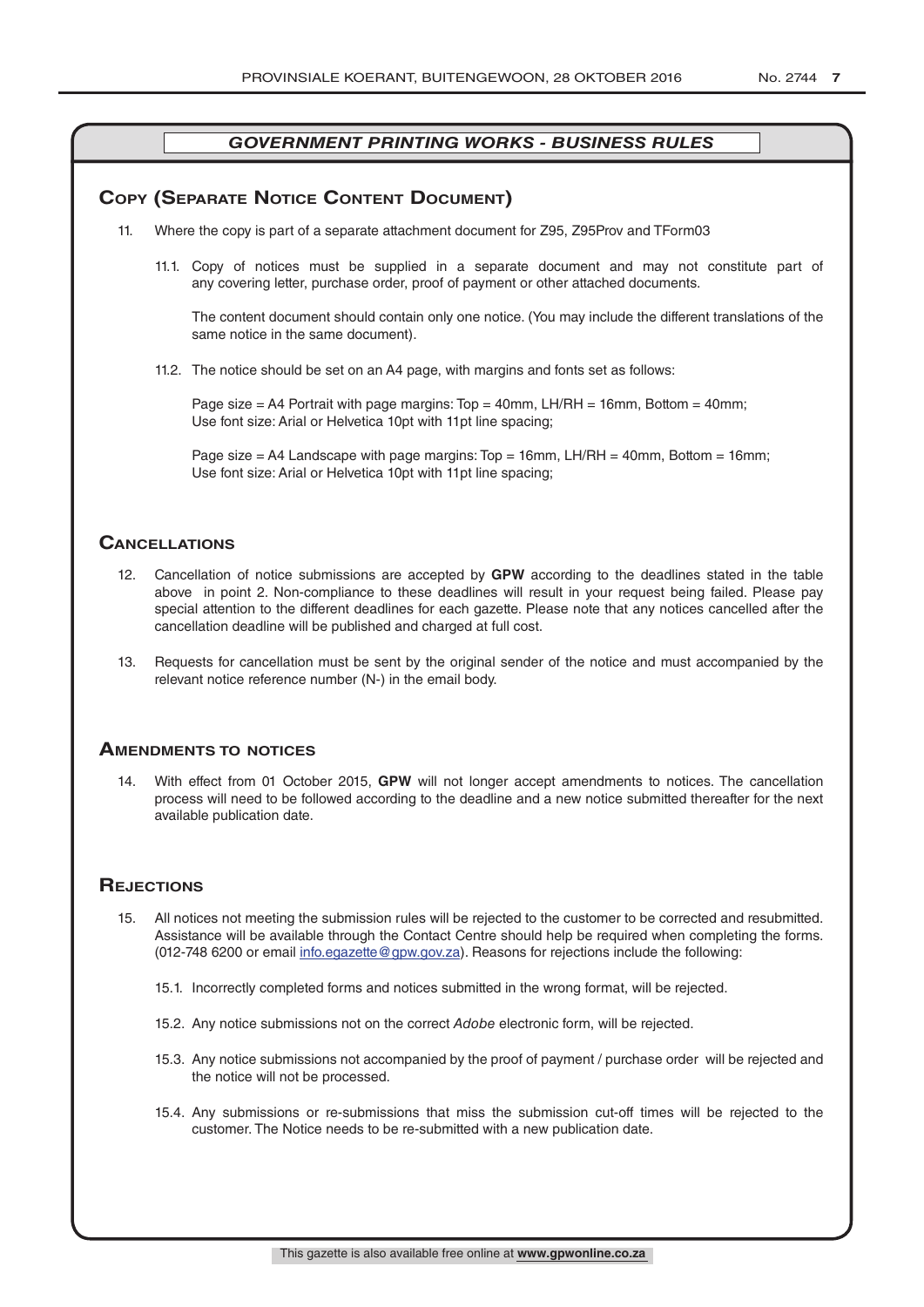# **ApprovAl of noTiCes**

- 16. Any notices other than legal notices are subject to the approval of the Government Printer, who may refuse acceptance or further publication of any notice.
- 17. No amendments will be accepted in respect to separate notice content that was sent with a Z95 or Z95Prov notice submissions. The copy of notice in layout format (previously known as proof-out) is only provided where requested, for Advertiser to see the notice in final Gazette layout. Should they find that the information submitted was incorrect, they should request for a notice cancellation and resubmit the corrected notice, subject to standard submission deadlines. The cancellation is also subject to the stages in the publishing process, i.e. If cancellation is received when production (printing process) has commenced, then the notice cannot be cancelled.

# **GOVERNMENT PRINTER INDEMNIFIED AGAINST LIABILITY**

- 18. The Government Printer will assume no liability in respect of-
	- 18.1. any delay in the publication of a notice or publication of such notice on any date other than that stipulated by the advertiser;
	- 18.2. erroneous classification of a notice, or the placement of such notice in any section or under any heading other than the section or heading stipulated by the advertiser;
	- 18.3. any editing, revision, omission, typographical errors or errors resulting from faint or indistinct copy.

# **liAbiliTy of ADverTiser**

19. Advertisers will be held liable for any compensation and costs arising from any action which may be instituted against the Government Printer in consequence of the publication of any notice.

# **CusTomer inquiries**

Many of our customers request immediate feedback/confirmation of notice placement in the gazette from our Contact Centre once they have submitted their notice – While **GPW** deems it one of their highest priorities and responsibilities to provide customers with this requested feedback and the best service at all times, we are only able to do so once we have started processing your notice submission.

**GPW** has a 2-working day turnaround time for processing notices received according to the business rules and deadline submissions.

Please keep this in mind when making inquiries about your notice submission at the Contact Centre.

- 20. Requests for information, quotations and inquiries must be sent to the Contact Centre ONLY.
- 21. Requests for Quotations (RFQs) should be received by the Contact Centre at least **2 working days** before the submission deadline for that specific publication.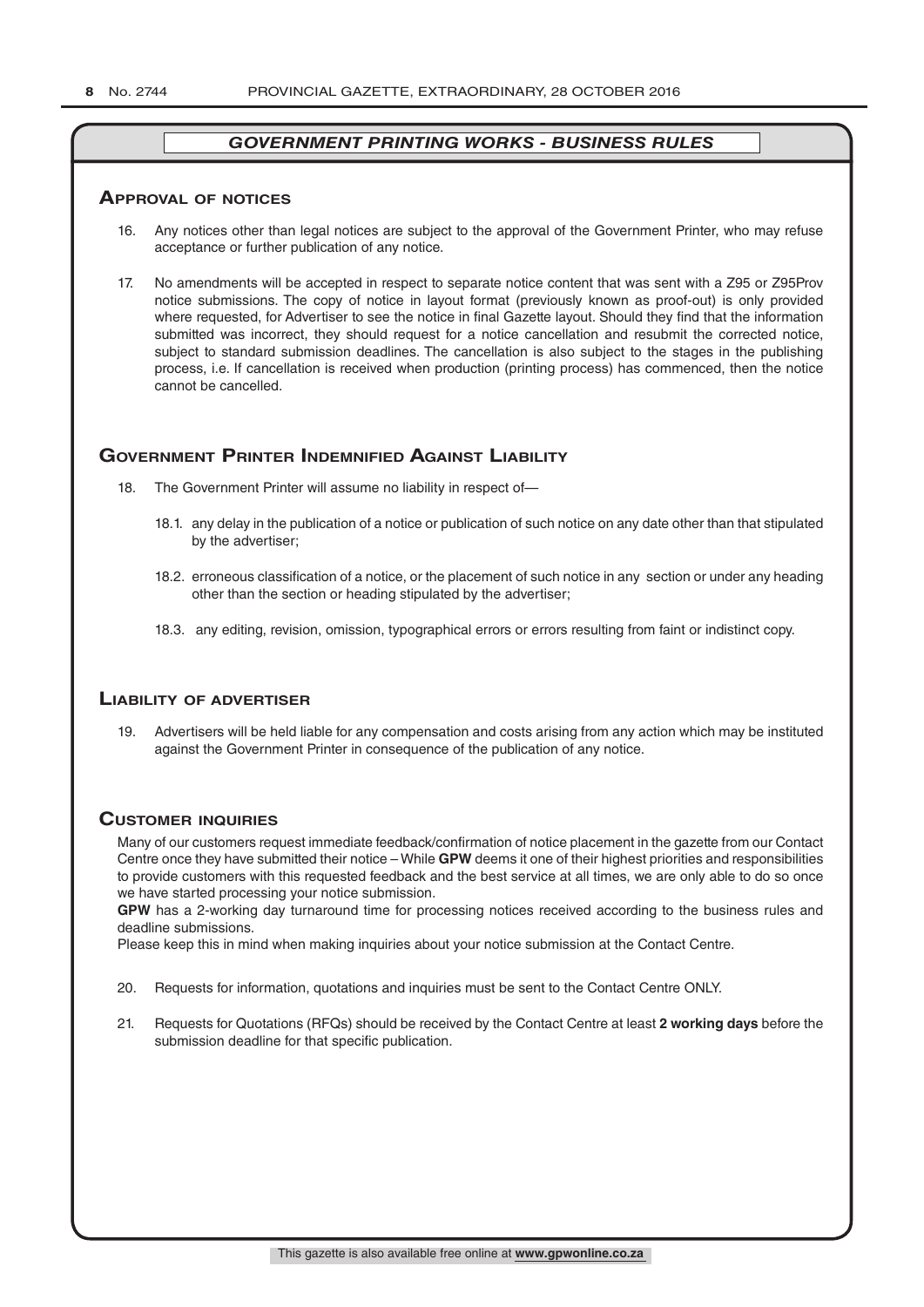# **pAymenT of CosT**

- 22. The Request for Quotation for placement of the notice should be sent to the Gazette Contact Centre as indicated above, prior to submission of notice for advertising.
- 23. Payment should then be made, or Purchase Order prepared based on the received quotation, prior to the submission of the notice for advertising as these documents i.e. proof of payment or Purchase order will be required as part of the notice submission, as indicated earlier.
- 24. Where there is any doubt about the cost of publication of a notice, and in the case of copy, an enquiry, accompanied by the relevant copy, should be addressed to the Gazette Contact Centre, **Government Printing Works**, Private Bag X85, Pretoria, 0001 email: info.egazette@gpw.gov.za before publication.
- 25. Overpayment resulting from miscalculation on the part of the advertiser of the cost of publication of a notice will not be refunded, unless the advertiser furnishes adequate reasons why such miscalculation occurred. In the event of underpayments, the difference will be recovered from the advertiser, and future notice(s) will not be published until such time as the full cost of such publication has been duly paid in cash or electronic funds transfer into the **Government Printing Works** banking account.
- 26. In the event of a notice being cancelled, a refund will be made only if no cost regarding the placing of the notice has been incurred by the **Government Printing Works**.
- 27. The **Government Printing Works** reserves the right to levy an additional charge in cases where notices, the cost of which has been calculated in accordance with the List of Fixed Tariff Rates, are subsequently found to be excessively lengthy or to contain overmuch or complicated tabulation.

# **proof of publiCATion**

- 28. Copies of any of the *Government Gazette* or *Provincial Gazette* can be downloaded from the **Government Printing Works** website www.gpwonline.co.za free of charge, should a proof of publication be required.
- 29. Printed copies may be ordered from the Publications department at the ruling price. The **Government Printing Works** will assume no liability for any failure to post or for any delay in despatching of such *Government Gazette*(s).

# *GOVERNMENT PRINTING WORKS CONTACT INFORMATION*

**Physical Address: Postal Address: GPW Banking Details: Government Printing Works** Private Bag X85 **Bank:** ABSA Bosman Street 149 Bosman Street Pretoria **Account No.:** 405 7114 016 Pretoria 0001 **Branch Code:** 632-005

**For Gazette and Notice submissions:** Gazette Submissions: **E-mail:** submit.egazette@gpw.gov.za **For queries and quotations, contact:** Gazette Contact Centre: **E-mail:** info.egazette@gpw.gov.za

**Contact person for subscribers:** Mrs M. Toka: **E-mail:** subscriptions@gpw.gov.za

**Tel:** 012-748 6200

**Tel:** 012-748-6066 / 6060 / 6058 **Fax:** 012-323-9574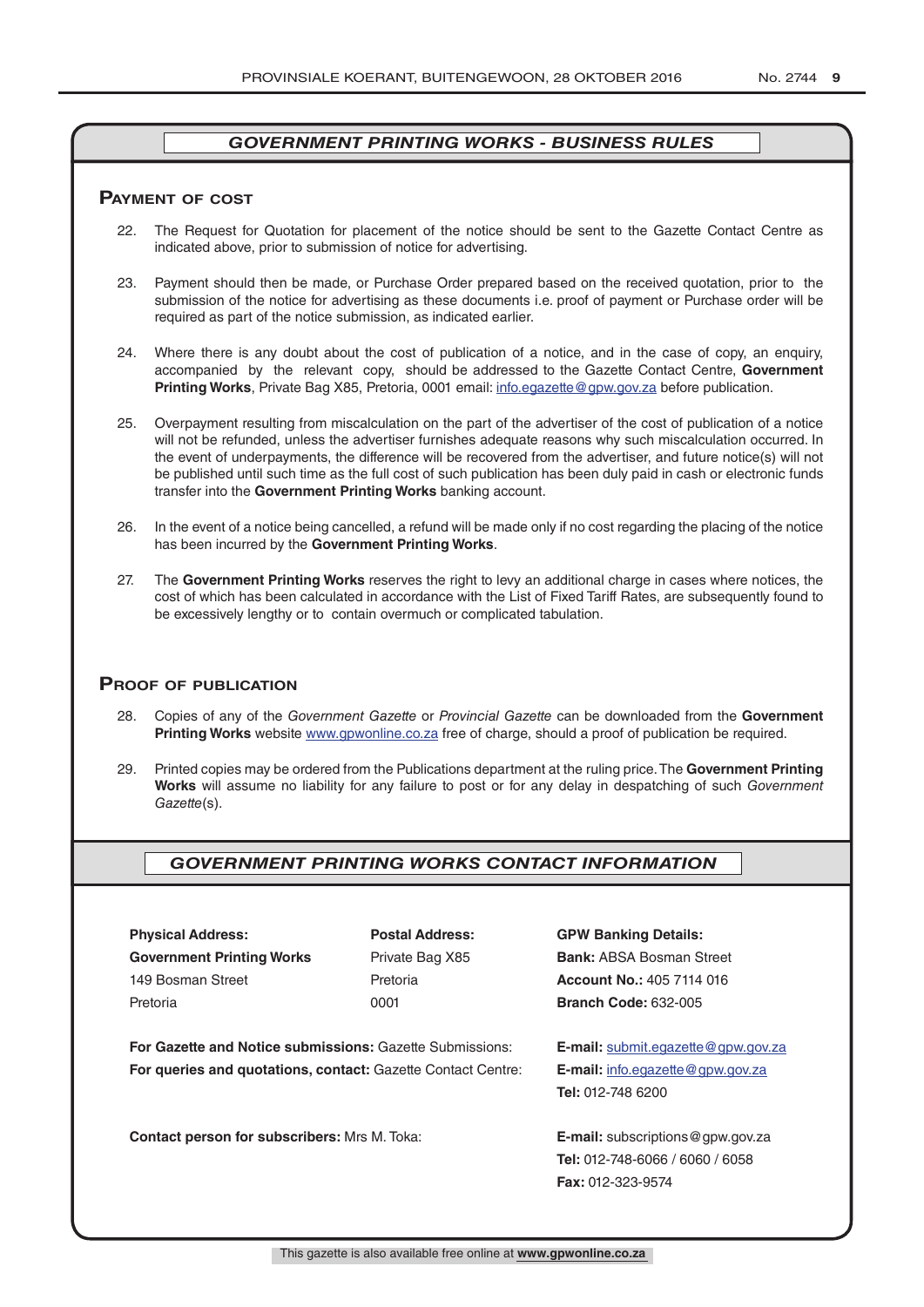# **Form 2**

# General Notice

# **NOTICE 150 OF 2016**

#### **MPUMALANGA LIQUOR LICENSING ACT, 2006 (Act No. 5 of 2006)**

#### **Notice of applications for liquor licences in terms of section 35**

Notice is hereby given that the applicants specified in the Schedule hereto have given notice of their intention to lodge applications for the grant of new liquor licences to the Secretary, Regional Liquor Licensing Offices in respect of premises situated in the local committee area indicated in the Schedule.

Comments should be made in writing and be addressed to the municipality concerned and a copy to the applicant, to reach the said addresses within thirty (30) days of this application.

Invitation for public comments in applying for a Liquor Licence in terms of section 35(2)(a) of the Mpumalanga Liquor Licensing Act, 2006.

# **SCHEDULE**

The undermentioned figures used in brackets in the Schedule, have the following meanings:

- (1) = Full name of applicant, ID Number of Applicant.
- (2) = Intended trading name.
- (3) = Notice given on behalf of: self *or* other juristic person/s.
- $(4)$  = Type of licence applied for.
- $(5)$  = Full address and location of the premises
- $(6)$  = Municipality address where comments must be submitted
- $(7)$  = Applicant address where comments must be submitted

# **FHI ANZENI**

# **NKOMAZI LOCAL MUNICIPALITY**

- (1) I, **MPILO KING LANCELOT MAVUSO,** ID No. 9107076222086, an adult male, hereby invites written public comments concerning the application for a Liquor Licence to the Mpumalanga Liquor Authority.
- (2) To trade under the name SIHLANGU CHILLAS TAVERN.
- (3) I make this application for myself.
- (4) The retail sale of liquor for consumption on the premises where the liquor is sold.
- (5) *Physical address:* STAND NO 513 MAWEWE AREA, being an address in the Republic of South Africa and within the boundries of Mpumalanga Province. *Postal address:* P.O. BOX 1741, NELSPRUIT, 1200.
- (6) NKOMAZI LOCAL MUNICIPALITY, PRIVATE BAG X101, MALELANE, 1320.
- (7) 26 BESTER STREET FIRST FLOOR ORION BUILDING OFFICE NO 116, P.O. BOX 1741, NELSPRUIT, 1200. TEL (013) 755 4829 FAX (013) 755 4895.

#### **NKOMAZI LOCAL MUNICIPALITY**

- (1) I, **Mhlongo Sibonani Sibhobho,** ID No. 750209 5728 083, an adult male, hereby invites written public comments concerning the application for a Liquor Licence to the Mpumalanga Liquor Authority.
- (2) To trade under the name Esibhobheni Tavern.
- (3) I make this application for myself.
- (4) The retail sale of liquor for consumption on the premises where the liquor is sold.
- (5) *Physical address:* Stand No.5/R18/34 Buffelspruit Trust, Nkomazi, being an address in the Republic of South Africa and within the boundries of Mpumalanga Province. *Postal address:* P.O.Box 1544 Shongwe Mission 1331.
- (6) No. 9 Park Street Malelane

Private Bag X101 Malelane 1320.

(7) P.O.Box 21219 Mbombela 1200.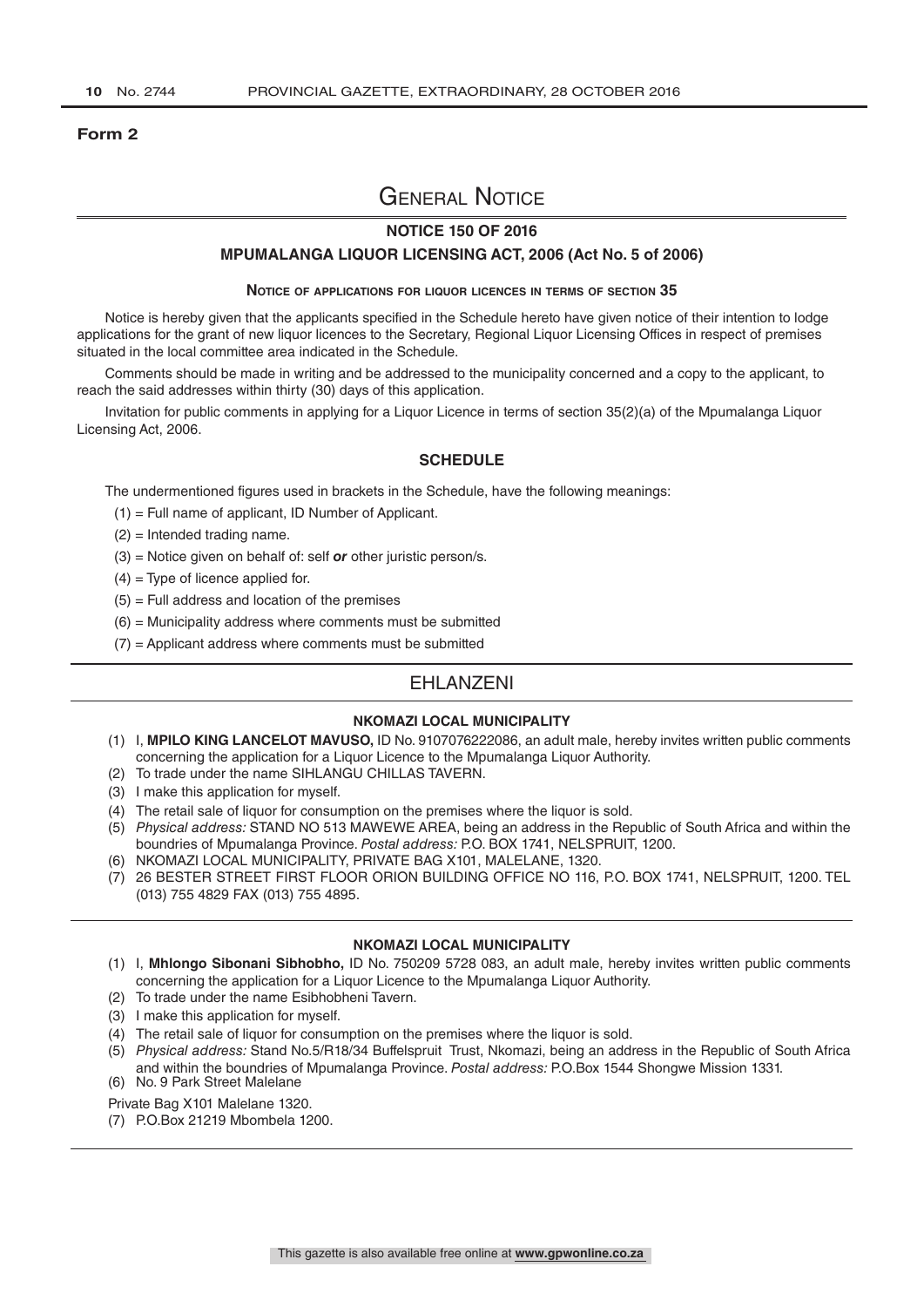# **MBOMBELA LOCAL MUNICIPALITY**

- (1) I, **Sambo Ronnie,** ID No. 630126 5421 087, an adult male, hereby invites written public comments concerning the application for a Liquor Licence to the Mpumalanga Liquor Authority.
- (2) To trade under the name Ebumnandini Tavern.
- (3) I make this application for myself.
- (4) The retail sale of liquor in terms of a special liquor license for consumption on and off the premises where the liquor is sold.
- (5) *Physical address:* Stand No. M012091 Sikhulile Section, Msogwaba Trust, Ka-Mbebe Shopping Centre, being an address in the Republic of South Africa and within the boundries of Mpumalanga Province. *Postal address:* P.O.Box 21219 Mbombela 1200.
- (6) No. 1 Nel Street Mbombela
- P.O. Box 45 Mbombela 1200.
- (7) P.O.Box 21219 Mbombela 1200.

# **MBOMBELA LOCAL MUNICIPALITY**

- (1) I, **SAREL ARNOLDUS CILLIERS,** ID No. 6608075063085, an adult male, hereby invites written public comments concerning the application for a Liquor Licence to the Mpumalanga Liquor Authority.
- (2) To trade under the name WIMPY WHITE RIVER.
- (3) I make this application on behalf of the juristic person: DELTA BLUE TRADING 249 CC. (Reg No. 2005/038460/23).
- (4) The retail sale of liquor for consumption on the premises where the liquor is sold.
- (5) *Physical address:* C/O ALIE VAN BERGEN and KRUGERPARK STREETS, WHITE RIVER, MPUMALANGA, being an address in the Republic of South Africa and within the boundries of Mpumalanga Province. *Postal address:* P O BOX 26866, NELSPRUIT 1200.
- (6) MBOMBELA LOCAL MUNICIPALITY, 2ND FLOOR, ROOM 213, CIVIC CENTRE, 1 NEL STREET, MBOMBELA. FOR ATTENTION: THABO LUSHABA; E-MAIL: thabol@mbombela.gov.za..
- (7) DU TOIT-SMUTS & MAHTEWS PHOSA ATTORNEYS, C/O VAN NIEKER & ROTHERY STREET, NELSPRUIT. FOR ATTENTION: LORINDA VOSGES; E-MAIL: lvosges@dtsmp.co.za..

# **NKOMAZI LOCAL MUNICIPALITY**

- (1) I, **SIFISO MAVEN MOKOENA,** ID No. 920704 5309 087, an adult male, hereby invites written public comments concerning the application for a Liquor Licence to the Mpumalanga Liquor Authority.
- (2) To trade under the name TONGA CHAF POZI & CHISA NYAMA.
- (3) I make this application for myself.
- (4) The retail sale of liquor for consumption on the premises where the liquor is sold.
- (5) *Physical address:* STAND NO. B11, TONGA, 1341., being an address in the Republic of South Africa and within the boundries of Mpumalanga Province. *Postal address:* PO BOX 60,

SIDLAMAFA, 1332. (6) PRIVATE BAG X101

, MALELANE, 1320.. (7) PO BOX 60, SIDLAMAFA, 1332..

# **BUSHBUCKRIDGE LOCAL MUNICIPALITY**

- (1) I, **EMMANUEL FIKILE GAZIDE,** ID No. 8112285494089, an adult male, hereby invites written public comments concerning the application for a Liquor Licence to the Mpumalanga Liquor Authority.
- (2) To trade under the name MK CAR WASH & CHISA NYAMA.
- (3) I make this application for myself.
- (4) The retail sale of liquor for consumption on the premises where the liquor is sold.
- (5) *Physical address:* STAND NO. 161 MAIN ROAD, MKHUHLU 1246, being an address in the Republic of South Africa and within the boundries of Mpumalanga Province. *Postal address:* PO BOX 847,

HAZYVIEW, 1242.

- (6) PRIVATE BAG X9308, BUSHBUCKRIDGE, 1280.
- (7) P O BOX 847,

HAZYVIEW, 1242.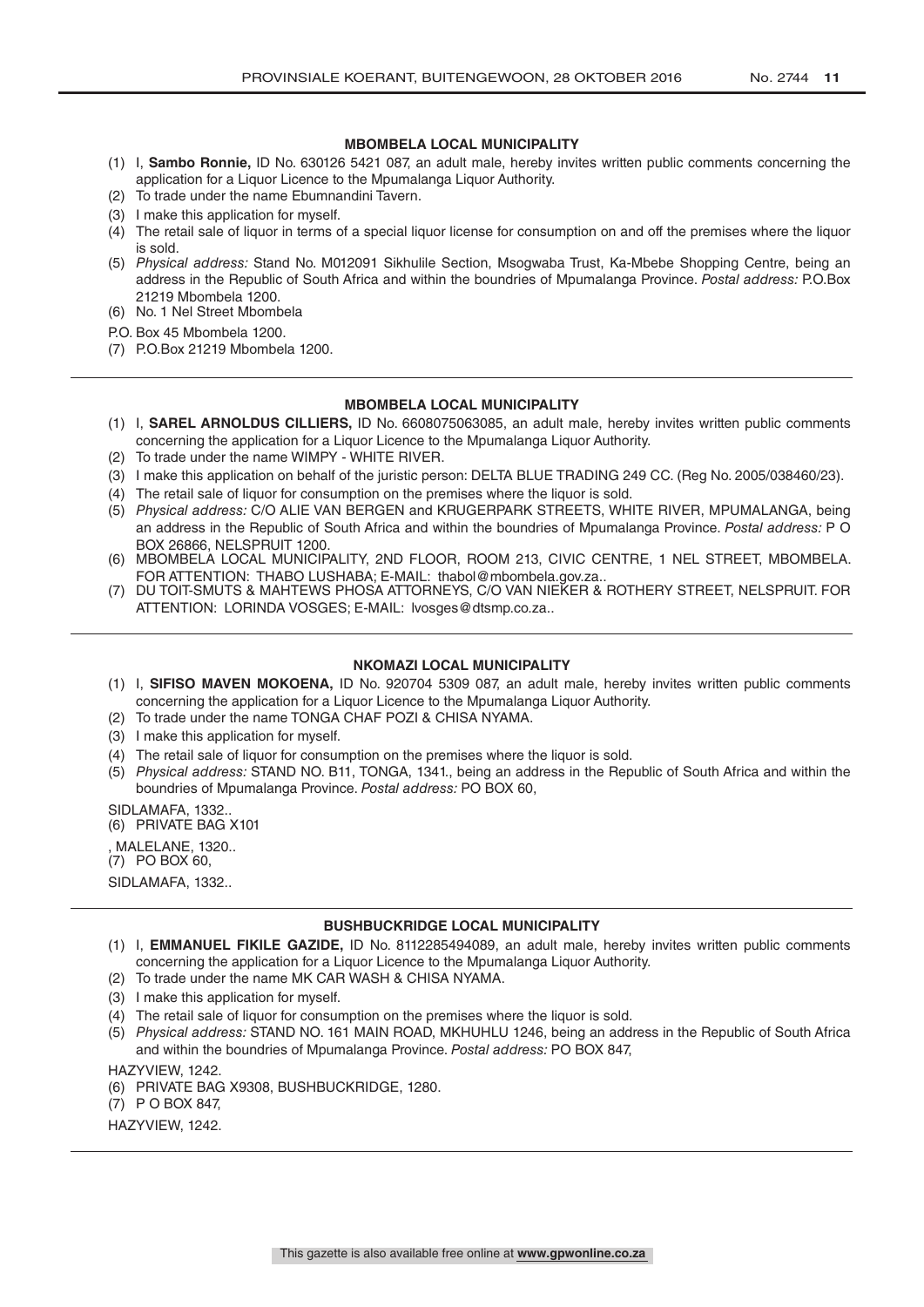# **BUSHBUCKRIDGE LOCAL MUNICIPALITY**

- (1) I, **MHLANGA COLLEN AROLL,** ID No. 7902025787086, an adult male, hereby invites written public comments concerning the application for a Liquor Licence to the Mpumalanga Liquor Authority.
- (2) To trade under the name MANTSHAVENI EATING HOUSE.
- (3) I make this application for myself.
- (4) The retail sale of liquor for consumption on and off the premises where the liquor is sold.
- (5) *Physical address:* STAND NO. 372, CROWQUETLAWN, XIMHUNGWE, being an address in the Republic of South Africa and within the boundries of Mpumalanga Province. *Postal address:* P.O.BOX 7, XIMHUNGWE 1281.
- (6) R533 GRASKOP ROAD, BUSHBUCKRIDGE MUNICIPALITY BUILDINGS, PRIVATE BAG, X9308, BUSHBUCKRIDGE 1280.
- (7) STAND NO. 372, CROWQUETLAWN TRUST, XIMHUNGWE. P.O. BOX 7, XIMHUNGWE 1281.

# **NKOMAZI LOCAL MUNICIPALITY**

- (1) I, **Allan Winston Hillier,** ID No. 5512235055083, an adult male, hereby invites written public comments concerning the application for a Liquor Licence to the Mpumalanga Liquor Authority.
- (2) To trade under the name Duck 'n Dive Saloon.
- (3) I make this application for myself.
- (4) The retail sale of liquor in terms of a special liquor license in respect of a specified event.
- (5) *Physical address:* Stand 911 Sasol Complex, Cnr Air Street & N4 highway, Malelane, 1320 Mpumalanga, being an address in the Republic of South Africa and within the boundries of Mpumalanga Province. *Postal address:* PO Box 397, Malelane, 1320, Mpumalanga.
- (6) 9, Park Street, Malelane, 1320;
- Private Bag X101; Malelane, 1320.
- (7) 17 Station Street, Malelane, 1320
- PO Box 397, Malelane, 1320.

# **MBOMBELA LOCAL MUNICIPALITY**

- (1) I, **DUMISANI EZROM MBABALA,** ID No. 6709035418086, an adult male, hereby invites written public comments concerning the application for a Liquor Licence to the Mpumalanga Liquor Authority.
- (2) To trade under the name MSOBHO'S.
- (3) I make this application for myself.
- (4) The retail sale of liquor for consumption on the premises where the liquor is sold.
- (5) *Physical address:* STAND NO. 894 MATSULU 'A' 1203, being an address in the Republic of South Africa and within the boundries of Mpumalanga Province. *Postal address:* P.O.BOX 2393, MATSULU, 1203.
- (6) P.O. BOX 45, MBOMBELA, 1200.
- (7) STAND NO. 894, MATSULU 'A' 1203.

#### **BUSHBUCKRIDGE LOCAL MUNICIPALITY**

- (1) I, **Christiaan Oelofse,** ID No. 580807 5013 087, an adult male, hereby invites written public comments concerning the application for a Liquor Licence to the Mpumalanga Liquor Authority.
- (2) To trade under the name Shoprite LiquorShop (Bushbuckridge).
- (3) I make this application on behalf of the juristic person: Shoprite Checkers (Pty) Limited. (Reg No. 1929/001817/07).
- (4) The retail sale of liquor for consumption off the premises where the liquor is sold.
- (5) *Physical address:* Shop 1C, Bushbuchridge Shopping Centre, corner Main Bushbuck and Graskop Roads, being Portion 8 (a portion of Portion 5) of Farm Mavijan 252, Bushbuckridge., being an address in the Republic of South Africa and within the boundries of Mpumalanga Province. *Postal address:* C/o P O Box 2177, Alberton, 1450.
- (6) Opposite Mapulaneng DLTC, Bushbuckridge, 1280.
- (7) C/o P O Box 2177, Alberton, 1450 / chris@liqlaw.co.za.

# GERT SIBANDE

# **GOVAN MBEKI LOCAL MUNICIPALITY**

- (1) I, **MSINDO JERRY MANANA,** ID No. 8705165333085, an adult male, hereby invites written public comments concerning the application for a Liquor Licence to the Mpumalanga Liquor Authority.
- (2) To trade under the name UPPER ECHELON LOUNGE.
- (3) I make this application for myself.
- (4) The retail sale of liquor in terms of a special liquor license for consumption on and off the premises where the liquor is sold.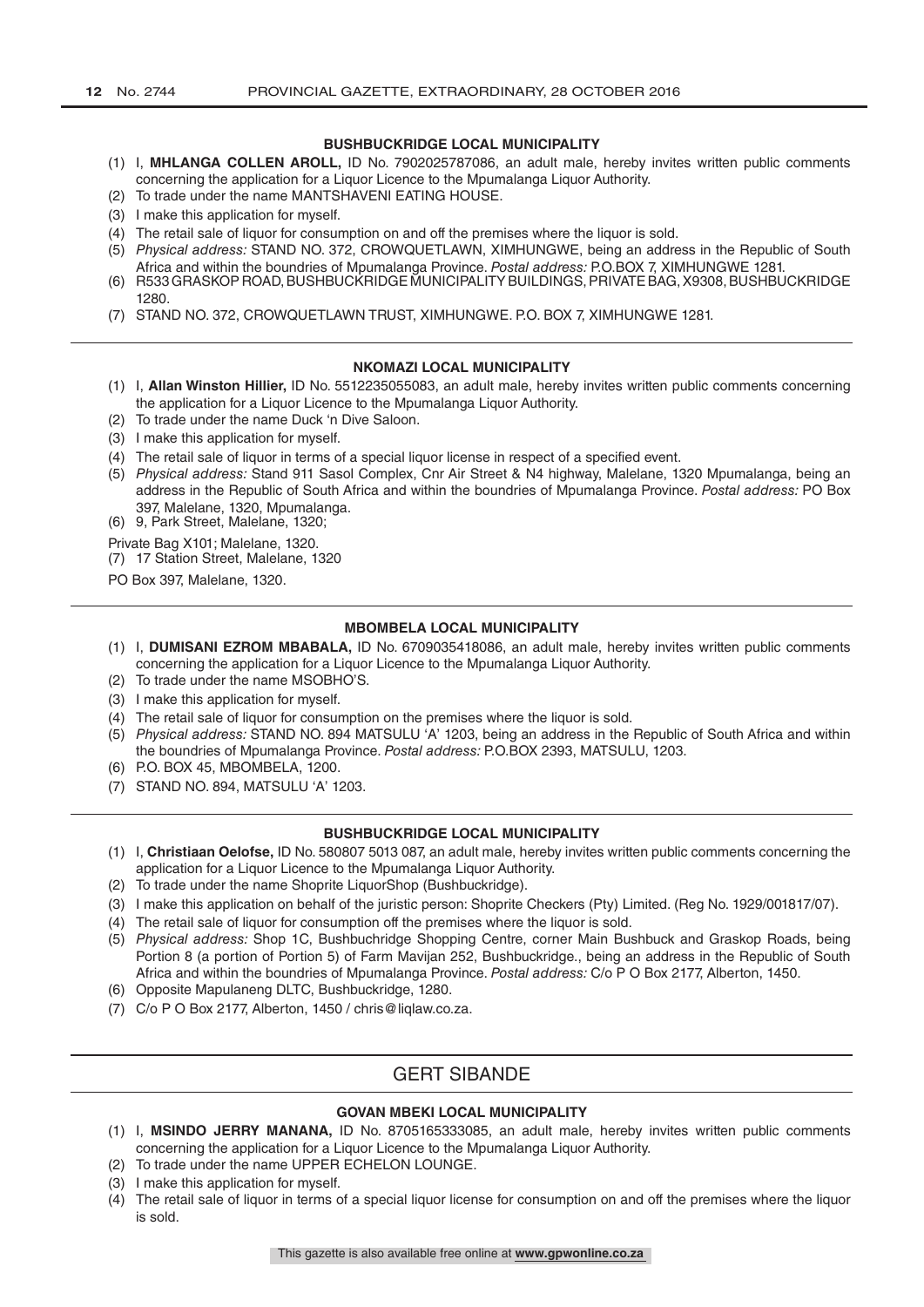- (5) *Physical address:* 23 DUPLOOY STREET BETHAL 2310, being an address in the Republic of South Africa and within the boundries of Mpumalanga Province. *Postal address:* 23 DUPOOLY STREET BETHAL 2310.
- (6) Central Business Area, Town Council Building, Horwood Street, Secunda, 2302.
- (7) 18 MAFRAYI DLUDLU STREET BETHAL 2310.

# **MSUKALIGWA LOCAL MUNICIPALITY**

- (1) I, **Steven George Smith,** ID No. 8912195154081, an adult male, hereby invites written public comments concerning the application for a Liquor Licence to the Mpumalanga Liquor Authority.
- (2) To trade under the name N2 Spaza Shop.
- (3) I make this application for myself.
- (4) The retail sale of liquor in terms of a special liquor license in respect of a specified event.
- (5) *Physical address:* Portion 12,Farm Witbank 262 IT, Ermelo, 2350, being an address in the Republic of South Africa and within the boundries of Mpumalanga Province. *Postal address:* P.O. BOX 1767, Ermelo, 2350.
- (6) Msukaligwa Municipality P.O. BOX 48, Ermelo, 2350.
- (7) P.O. BOX 1767, Ermelo, 2350.

# **MKHONDO LOCAL MUNICIPALITY**

- (1) I, **Fudumalani 247 Trading and Projects (Pty) Ltd,** ID No. 2014/173901/07, hereby invites written public comments concerning the application for a Liquor Licence to the Mpumalanga Liquor Authority.
- (2) To trade under the name eLiquor Mkhondo Mall.
- (3) I make this application for myself.
- (4) The retail sale of liquor for consumption off the premises where the liquor is sold.
- (5) *Physical address:* Shop No 9, Mkhondo Mall, Piet Retief, (Ptn 118 (a Portion of Portion 1) of the farm Piet Retief Town and Townlands 149 IT), being an address in the Republic of South Africa and within the boundries of Mpumalanga Province. *Postal address:* Shop No 9, Mkhondo Mall, Piet Retief, (Ptn 118 (a Portion of Portion 1) of the farm Piet Retief Town and Townlands 149 IT).
- (6) Cnr Market and De Wet Street, PIET RETIEF.
- (7) Thokozane 394, Mkhondo Municipality, Piet Retief, Mpumalanga, 2380.

# **DIPALESENG LOCAL MUNICIPALITY**

- (1) I, **DAVID JASON HARMSE,** ID No. 9311065040083, an adult male, hereby invites written public comments concerning the application for a Liquor Licence to the Mpumalanga Liquor Authority.
- (2) To trade under the name JASON'S INN.
- (3) I make this application for myself.
- (4) The retail sale of liquor for consumption on the premises where the liquor is sold.
- (5) *Physical address:* STAND 3, 626 FERN STREET, GREYLINGSTAD, MPUMALANGA, being an address in the Republic of South Africa and within the boundries of Mpumalanga Province. *Postal address:* STAND 3, 626 FERN STREET, GREYLINGSTAD, MPUMALANGA.
- (6) PRIVATE BAG, X1005, BALFOUR, 2410.
- (7) STAND 3, 626 FERN STREET, GREYLINGSTAD, MPUMALANGA.

# **DIPALESENG LOCAL MUNICIPALITY**

- (1) I, **DAVID JASON HARMSE,** ID No. 9311065040083, an adult male, hereby invites written public comments concerning the application for a Liquor Licence to the Mpumalanga Liquor Authority.
- (2) To trade under the name NKULUS TAVERN.
- (3) I make this application for myself.
- (4) The retail sale of liquor for consumption on the premises where the liquor is sold.
- (5) *Physical address:* STAND 3, 626 FERN STREET, GREYLINGSTAD, MPUMALANGA, being an address in the Republic of South Africa and within the boundries of Mpumalanga Province. *Postal address:* STAND 3, 626 FERN STREET, GREYLINGSTAD, MPUMALANGA.
- (6) PRIVATE BAG, X1005, BALFOUR, 2410.
- (7) STAND 3, 626 FERN STREET, GREYLINGSTAD, MPUMALANGA.

# **MKHONDO LOCAL MUNICIPALITY**

- (1) I, **Nontokozo Nomusa Mabanga,** ID No. 8201031292085, an adult female, hereby invites written public comments concerning the application for a Liquor Licence to the Mpumalanga Liquor Authority.
- (2) To trade under the name Khalambazo Pub.
- (3) I make this application for myself.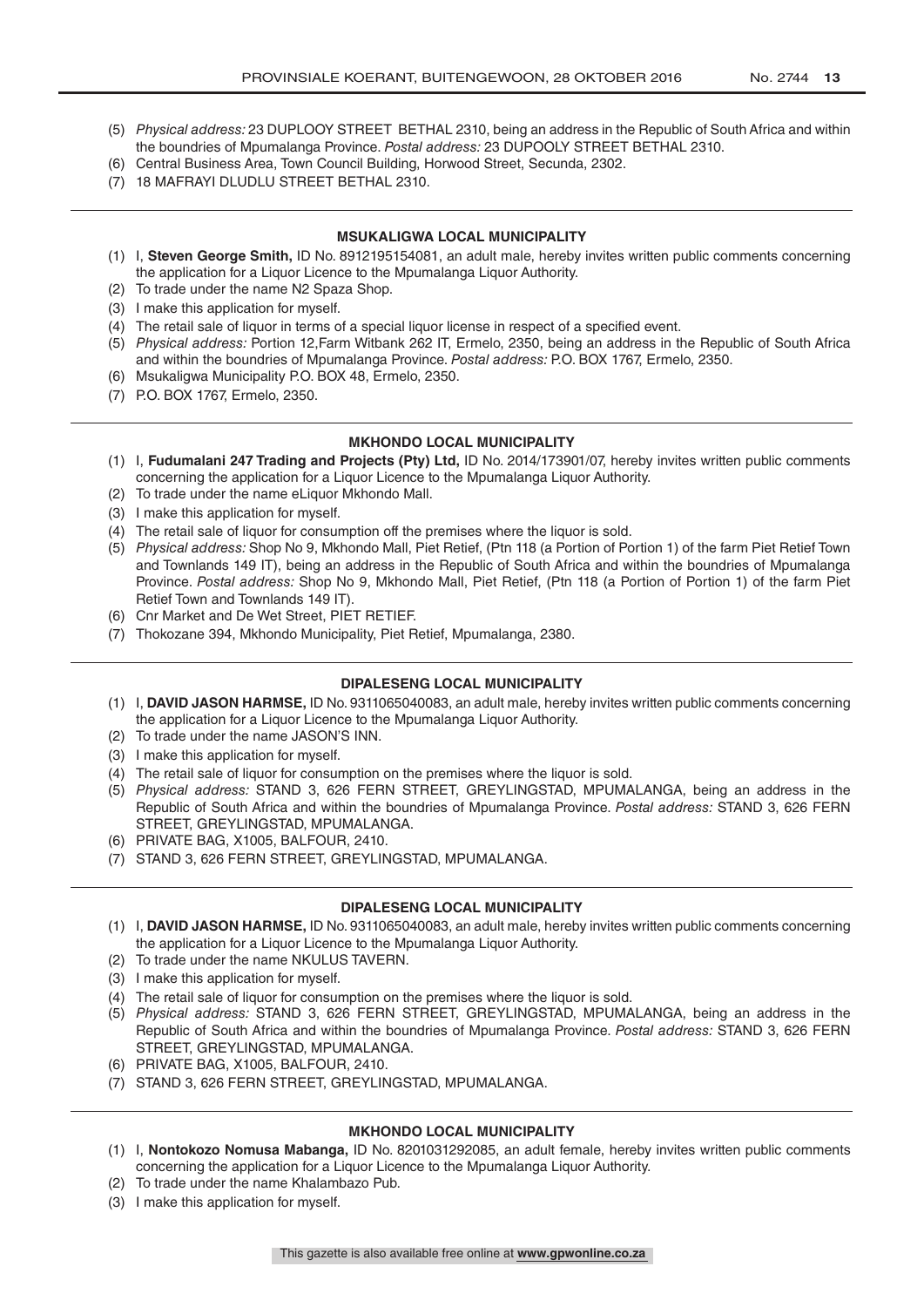- (4) The retail sale of liquor for consumption on the premises where the liquor is sold.
- (5) *Physical address:* Jericho (Msinyana), Amsterdam, 2375, being an address in the Republic of South Africa and within the boundries of Mpumalanga Province. *Postal address:* P. O. Box 2009

, Ermelo, 2350. (6) P. O. Box 23

, Piet Retief, 2380. (7) P. O. Box 2009,

Ermelo, 2350.

# **NKANGALA**

# **VICTOR KHANYE LOCAL MUNICIPALITY**

- (1) I, **CHRISTIAAN PHILLIPPUS HARRIS,** ID No. 6107275051082, an adult male, hereby invites written public comments concerning the application for a Liquor Licence to the Mpumalanga Liquor Authority.
- (2) To trade under the name PURPLE PLUM BUSINESS SQUARE.
- (3) I make this application for myself.
- (4) The retail sale of liquor for consumption on the premises where the liquor is sold.
- (5) *Physical address:* 16 WITBANK WEG SUNDRA 2200, being an address in the Republic of South Africa and within the boundries of Mpumalanga Province. *Postal address:* P.O BOX 356 SUNDRA 2200.
- (6) CNR SAMUEL ROAD AND VAN DER WALT DELMAS 2210.
- (7) cpharris@mweb.co.za.

# **EMALAHLENI LOCAL MUNICIPALITY**

- (1) I, **XOLISILE ZINZI LUVUNO KA MASINA,** ID No. 8410110497081, an adult female, hereby invites written public comments concerning the application for a Liquor Licence to the Mpumalanga Liquor Authority.
- (2) To trade under the name LA EMME GUEST HOUSE.
- (3) I make this application on behalf of the juristic person: NDAWUWE BUSINESS ENTERPRISES. (Reg No. 2003/062925/23).
- (4) The retail sale of liquor for consumption on the premises where the liquor is sold.
- (5) *Physical address:* STAND NO 7 LUNA STREET REYNO RIDGE EMALAHLENI, being an address in the Republic of South Africa and within the boundries of Mpumalanga Province. *Postal address:* P.O. BOX 1741, NELSPRUIT, 1200. (6) EMALAHLENI LOCAL MUNICIPALITY, P.O BOX 3, EMALAHLENI, 1035.
- (7) 26 BESTER STREET FIRST FLOOR ORION BUILDING OFFICE NO 116, P.O. BOX 1741, NELSPRUIT, 1200. TEL (013) 755 4829 FAX (013) 755 4895.

#### **STEVE TSHWETE LOCAL MUNICIPALITY**

- (1) I, **Anish Bhana,** ID No. 880608 5180 083, an adult male, hereby invites written public comments concerning the application for a Liquor Licence to the Mpumalanga Liquor Authority.
- (2) To trade under the name The Zone Sports Bar.
- (3) I make this application for myself.
- (4) The retail sale of liquor for consumption on and off the premises where the liquor is sold.
- (5) *Physical address:* Plot 178 Rondebosch Farm 405, JS, Middelburg, 1050, being an address in the Republic of South Africa and within the boundries of Mpumalanga Province. *Postal address:* P.O Box 1825 Middelburg, 1050. (6) Corner Walter Sisulu Street & Wanderers Avenue, Middelburg, 1050
- P. O Box 14, Middelburg, 1050.
- (7) Plot 178 Rondebosch Farm 405 JS, Middelburg, Mpumalanga, 1050.

# **THEMBISILE HANI LOCAL MUNICIPALITY**

- (1) I, **Krikie Sizane Mahlangu,** ID No. 9610045146088, an adult male, hereby invites written public comments concerning the application for a Liquor Licence to the Mpumalanga Liquor Authority.
- (2) To trade under the name Mabhoko Tavern.
- (3) I make this application for myself.
- (4) The retail sale of liquor for consumption on the premises where the liquor is sold.
- (5) *Physical address:* Sun City "AA" Stand no 2192 Kwamhlanga, 1022, being an address in the Republic of South Africa and within the boundries of Mpumalanga Province. *Postal address:* Sun City "AA" Stand no 2192 Kwamhlanga, 1022.
- (6) Private Bag X 4041 Empumalanga, 0458.
- (7) Sun City "AA" Stand no 2192 Kwamhlanga, 1022.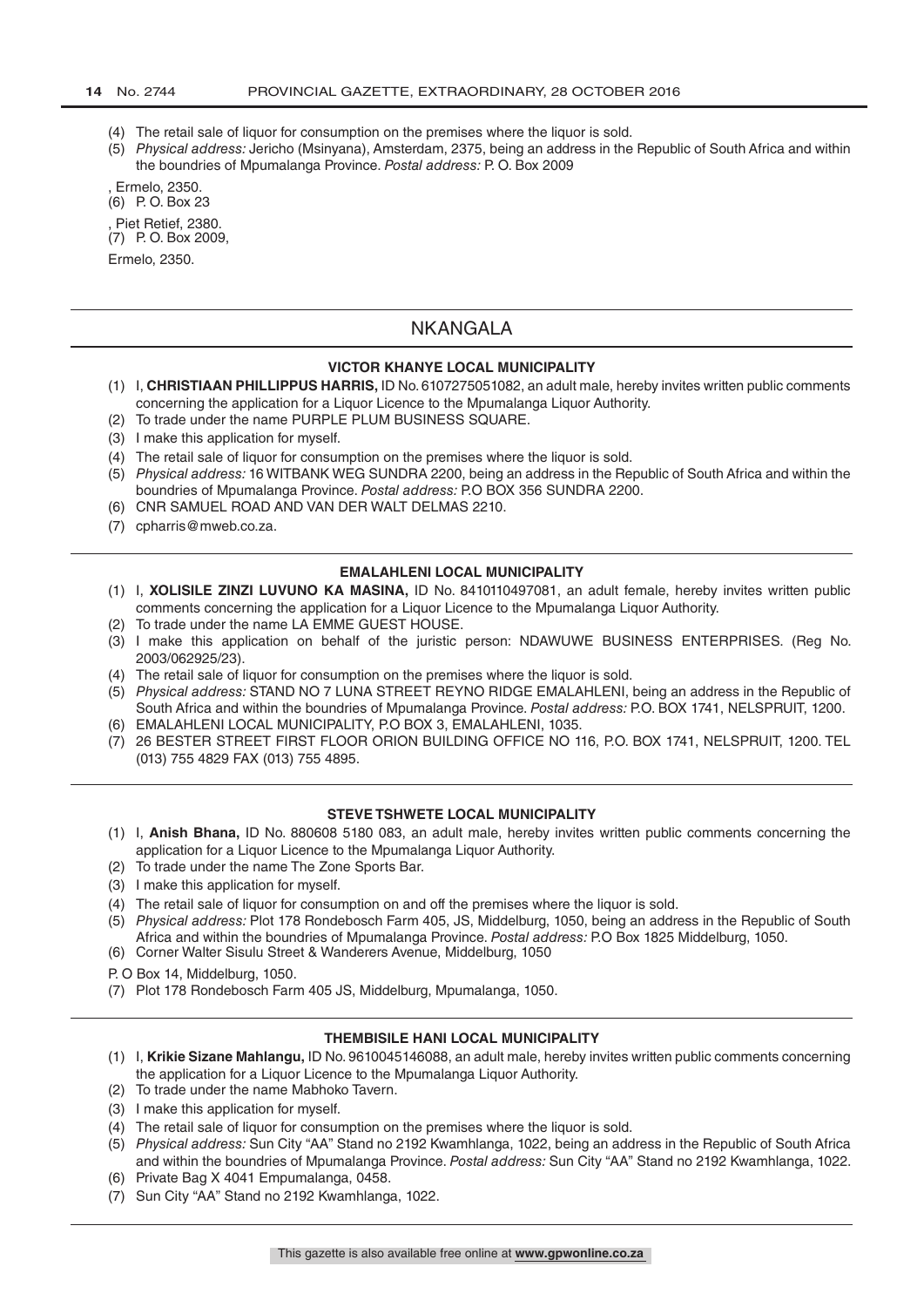# **THEMBISILE HANI LOCAL MUNICIPALITY**

- (1) I, **Skosi Johannes Moloko,** ID No. 6205125358084, an adult male, hereby invites written public comments concerning the application for a Liquor Licence to the Mpumalanga Liquor Authority.
- (2) To trade under the name J & R Pub and Grill.
- (3) I make this application for myself.
- (4) The retail sale of liquor for consumption on the premises where the liquor is sold.
- (5) *Physical address:* Zakheni, Stand 50100 Kwamhlanga, 1022., being an address in the Republic of South Africa and within the boundries of Mpumalanga Province. *Postal address:* Zakheni, Stand 50100 Kwamhlanga, 1022..
- (6) Private Bag X 4041, Empumalanga, 0458..
- (7) Zakheni, Stand 50100 Kwamhlanga, 1022..

# **EMAKHAZENI LOCAL MUNICIPALITY**

- (1) I, **BARBARA KARICA JOUBERT,** ID No. 8112290008080, an adult female, hereby invites written public comments concerning the application for a Liquor Licence to the Mpumalanga Liquor Authority.
- (2) To trade under the name JALAPENO'S.
- (3) I make this application for myself.
- (4) The retail sale of liquor for consumption on the premises where the liquor is sold.
- (5) *Physical address:* 22 DUGGAN ST, SHOP NO. 2, KOSMOS CENTRE, BELFAST, 1100., being an address in the Republic of South Africa and within the boundries of Mpumalanga Province. *Postal address:* 53 DU PLOOY ST, BELFAST, 1100..
- (6) EMAKHAZENI LOCAL MUNICIPALITY, 25 SCHEEPERS ST, BELFAST. FOR ATTENTION: WALTER MTSHWENI; E-MAIL: mtshweniw@emakhazenilm.co.za; Also known as the "office of the Mayor".
- (7) DU TOIT-SMUTS & MAHTEWS PHOSA ATTORNEYS, C/O VAN NIEKER & ROTHERY STREET, NELSPRUIT. FOR ATTENTION: LORINDA VOSGES; E-MAIL: lvosges@dtsmp.co.za..

# **THEMBISILE HANI LOCAL MUNICIPALITY**

- (1) I, **Engilinah Njengabo Msiza,** ID No. 6602100480083, an adult female, hereby invites written public comments concerning the application for a Liquor Licence to the Mpumalanga Liquor Authority.
- (2) To trade under the name Ndrozabo Bar Lounge.
- (3) I make this application for myself.
- (4) The retail sale of liquor for consumption on the premises where the liquor is sold.
- (5) *Physical address:* Enkeldoorehoog "L" Stand no 338211, Kwamhlanga., being an address in the Republic of South Africa and within the boundries of Mpumalanga Province. *Postal address:* Enkeldoorehoog "L" Stand no 338211, Kwamhlanga..
- (6) Private Bag X 4041, Empumalanga, 0458..
- (7) Enkeldoorehoog "L" Stand no 338211, Kwamhlanga..

# **EMAKHAZENI LOCAL MUNICIPALITY**

- (1) I, **Tarina von Backstrom,** ID No. 7803120151089, an adult female, hereby invites written public comments concerning the application for a Liquor Licence to the Mpumalanga Liquor Authority.
- (2) To trade under the name Dullstroom Backpackers.
- (3) I make this application on behalf of the juristic person: Dullstroom Backpackers (Pty) Ltd. (Reg No. 2016/244438/07).
- (4) The retail sale of liquor for consumption on the premises where the liquor is sold.
- (5) *Physical address:* Erf 2/1224, Cnr Schoeman & Lethabo Streets, Dullstroom, 1110., being an address in the Republic of South Africa and within the boundries of Mpumalanga Province. *Postal address:* PO Box 284, Dullstroom, 1110..
- (6) Civic Center, 25 Scheepers Street; PO Box 17, Belfast, 1100, 013 253 7600..
- (7) Erf 2/1224, Cnr Schoeman & Lethabo Streets; PO Box 284, Dullstroom, 1110. billa@dullstroombackpackers.co.za.

# **EMAKHAZENI LOCAL MUNICIPALITY**

- (1) I, **AFRICAN EAGLE INVESTMENTS & GENERAL PROJECTS 2 (PTY) LTD,** ID No. 2006/029196/07, an adult male, hereby invites written public comments concerning the application for a Liquor Licence to the Mpumalanga Liquor Authority.
- (2) To trade under the name THUDING SPORTS PUB.
- (3) I make this application for myself.
- (4) The retail sale of liquor in terms of a special liquor license for consumption on and off the premises where the liquor is sold.
- (5) *Physical address:* STAND 62 VOORTREKKER STREET MACHADODORP, being an address in the Republic of South Africa and within the boundries of Mpumalanga Province. *Postal address:* P.O.BOX 8230, MACHADODORP, 1170.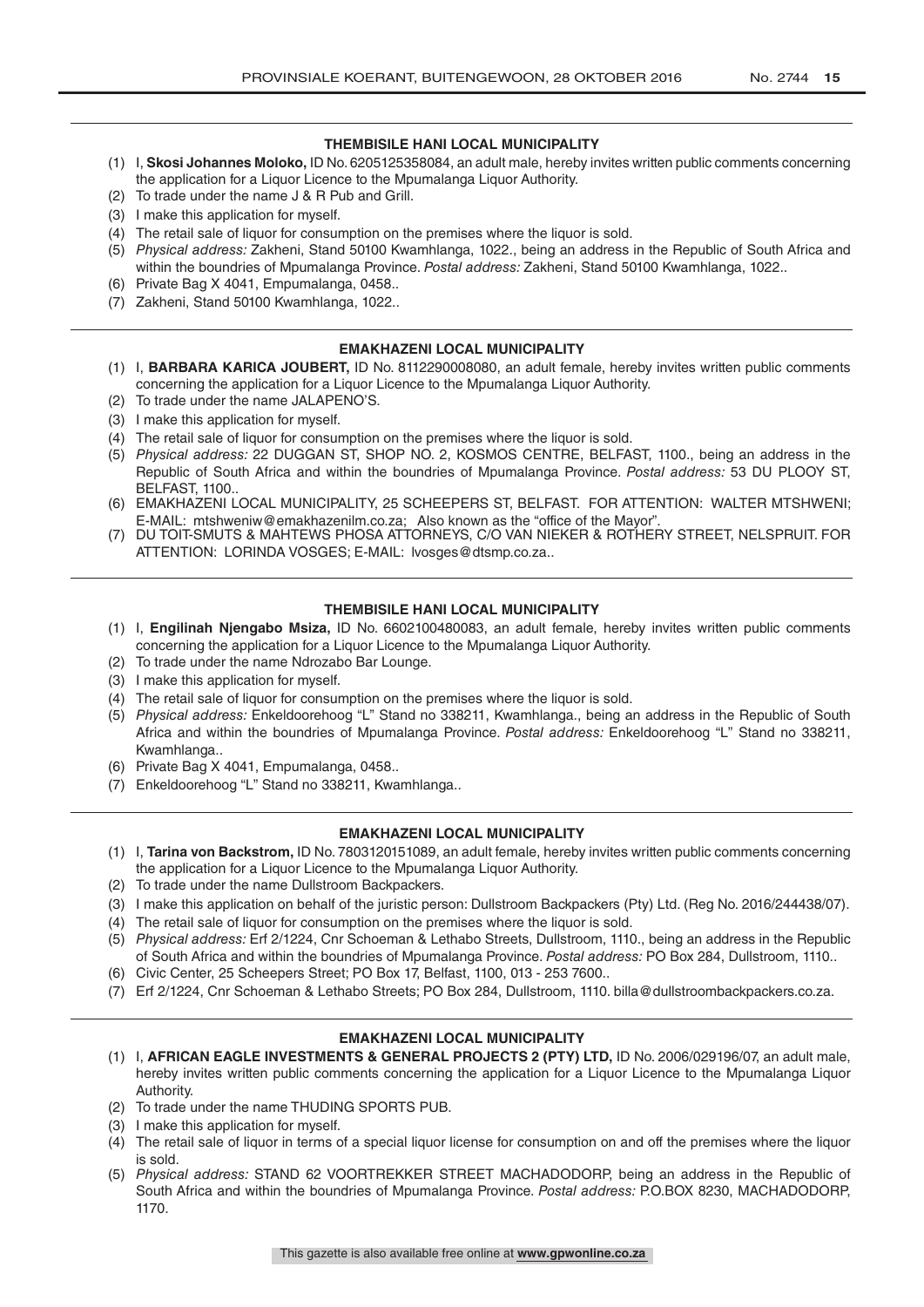- (6) P.O. BOX 17, EMAKHAZENI, 1100.
- (7) STAND 62 VOORTREKKER STREET MACHADODORP.

# **EMAKHAZENI LOCAL MUNICIPALITY**

- (1) I, **AFRICAN EAGLE INVESTMENTS & GENERAL PROJECTS 2 (PTY) LTD,** ID No. 2006/029196/07, an adult male, hereby invites written public comments concerning the application for a Liquor Licence to the Mpumalanga Liquor Authority.
- (2) To trade under the name THUDING SPORTS PUB.
- (3) I make this application for myself.
- (4) The retail sale of liquor in terms of a special liquor license for consumption on and off the premises where the liquor is sold.
- (5) *Physical address:* STAND 62 VOORTREKKER STREET MACHADODORP, being an address in the Republic of South Africa and within the boundries of Mpumalanga Province. *Postal address:* P.O.BOX 8230 MACHADODORP 1170.
- (6) P.O. BOX 17 EMAKHAZENI 1100.
- (7) STAND 62 VOORTREKKER STREET MACHADODORP.

# **STEVE TSHWETE LOCAL MUNICIPALITY**

- (1) I, **Paulo Bruni Andrade Silva,** ID No. 911027 5086 088, an adult male, hereby invites written public comments concerning the application for a Liquor Licence to the Mpumalanga Liquor Authority.
- (2) To trade under the name Just Liquor Bottle Sore.
- (3) I make this application on behalf of the juristic person: Liquor Express Bottle Store. (Reg No. 2016/157773/07).
- (4) The retail sale of liquor for consumption off the premises where the liquor is sold.
- (5) *Physical address:* Shop 2, Gloria Centre, C/O Eeufees and Kerk Street, Hendrina, 1095., being an address in the Republic of South Africa and within the boundries of Mpumalanga Province. *Postal address:* PO Box 22, River Crescent, Witbank, 1042...
- (6) C/O Walter Sisulu and Wanderers Avenue, Middleburg, 1050..
- (7) Shop 2, Gloria Centre, C/O Eeufees and Kerk Street, Hedrina, 1095.

# **DR JS MOROKA LOCAL MUNICIPALITY**

- (1) I, **SIBIYA Mashokosho Kenridge,** ID No. 7401275768086, an adult male, hereby invites written public comments concerning the application for a Liquor Licence to the Mpumalanga Liquor Authority.
- (2) To trade under the name Thanda Bantu Tavern.
- (3) I make this application for myself.
- (4) The retail sale of liquor for consumption on the premises where the liquor is sold.
- (5) *Physical address:* Stand No: 0937, Kameelrivier "B", being an address in the Republic of South Africa and within the boundries of Mpumalanga Province. *Postal address:* C/O PO Box 1618, Groblersdal 0470.
- (6) 2601/3 Bongimfundo Street, Siyabuswa 0472.
- (7) C/O Loskop Liquor License Consultants, 5 Kruger street Groblersdal, Po Box 1618 Groblersdal 0470.

# **EMALAHLENI LOCAL MUNICIPALITY**

- (1) I, **Mamsy Cossa,** ID No. 9501041145084, an adult female, hereby invites written public comments concerning the application for a Liquor Licence to the Mpumalanga Liquor Authority.
- (2) To trade under the name Ngenani Tarven.
- (3) I make this application for myself.
- (4) The retail sale of liquor for consumption on the premises where the liquor is sold.
- (5) *Physical address:* 655 Extension 12 Kwaguaqa, Emalaheni, Mpumalanga, 1039, being an address in the Republic of South Africa and within the boundries of Mpumalanga Province. *Postal address:* P O Box 479 Ximhungwe, Mpumalanga, 1281.
- (6) Civic Centre, Mandela Street, Witbank, 1035.
- (7) 655 Extension 12 Kwaguaqa, Emalaheni, Mpumalanga, 1039.

# **EMAKHAZENI LOCAL MUNICIPALITY**

- (1) I, **HUMAN Hugo,** ID No. 5808085156082, an adult male, hereby invites written public comments concerning the application for a Liquor Licence to the Mpumalanga Liquor Authority.
- (2) To trade under the name Sakhelewe Tavern.
- (3) I make this application on behalf of the juristic person: AMOZAPRO (PTY) LTD. (Reg No. 2016/424286/07).
- (4) The retail sale of liquor for consumption on the premises where the liquor is sold.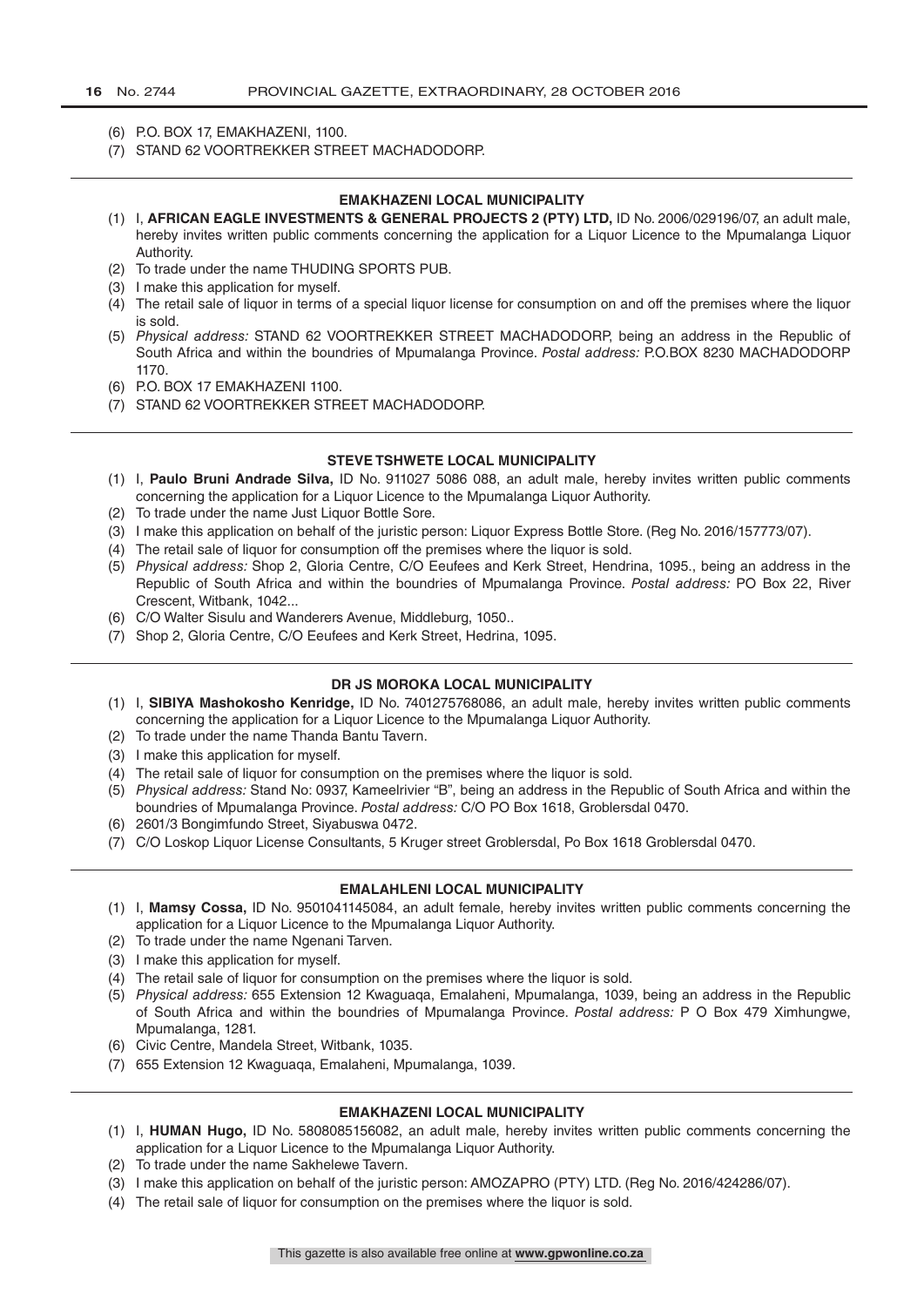- (5) *Physical address:* Stand No 527 + 528, Dullstroom 1110, being an address in the Republic of South Africa and within the boundries of Mpumalanga Province. *Postal address:* C/O PO Box 1618, Groblersdal 0470.
- (6) 25 Scheepers Street, Belfast 1100.
- (7) C/O Loskop Liquor License Consultants, 5 Kruger street Groblersdal, Po Box 1618 Groblersdal 0470.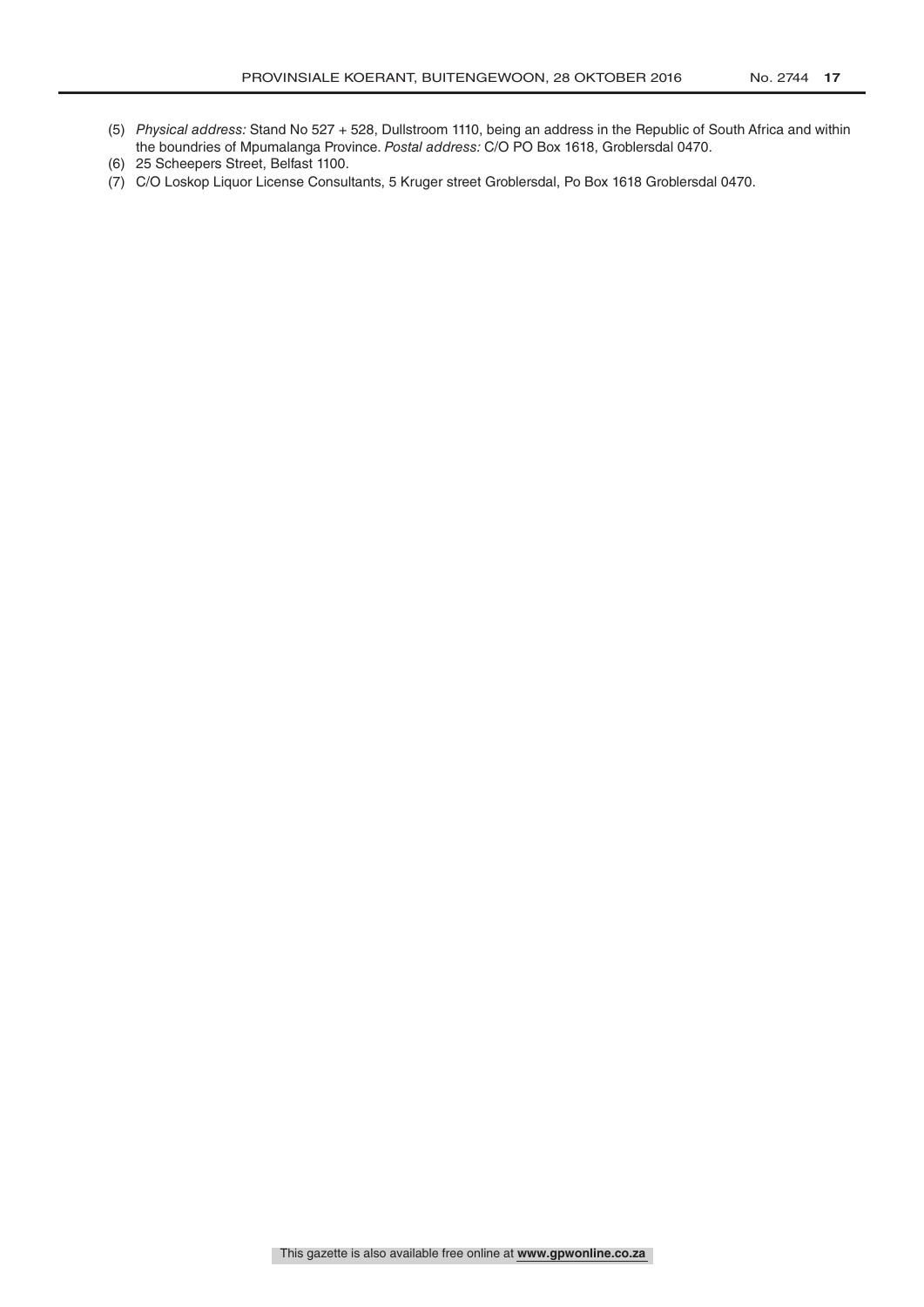# **Form 10**

# General Notice

# **NOTICE 151 OF 2016**

#### **MPUMALANGA LIQUOR LICENSING ACT, 2006 (Act No. 5 of 2006)**

#### **Notice of applications for transfer of liquor licences in terms of section 43**

Notice is hereby given that the applicants specified in the Schedule hereto have given notice of their intention to lodge applications for the transfer of existing liquor licences to the Secretary, Regional Liquor Licensing Offices in respect of premises situated in the local committee area indicated in the Schedule.

Comments should be made in writing and be addressed to the municipality concerned and a copy to the applicant, to reach the said addresses within thirty (30) days of this publication.

Invitation for public comments in respect of a Liquor Licence in terms of section 43 of the Mpumalanga Liquor Licensing Act, 2006.

# **SCHEDULE**

The undermentioned figures used in brackets in the Schedule, have the following meanings:

- (1) = Full name of applicant, ID Number of Applicant.
- (2) = Existing liquor licence number to be transfered.
- $(3)$  = Intended trading name.
- (4) = Notice given on behalf of: self *or* other juristic person/s.
- $(5)$  = Type of licence applied for.
- $(6)$  = Full address and location of the premises
- $(7)$  = Municipality address where comments must be submitted
- $(8)$  = Applicant address where comments must be submitted

# EHLANZENI

# **MBOMBELA LOCAL MUNICIPALITY**

- (1) I, **Abraham Visser,** ID No. 5810085050083, an adult male, hereby invites written public comments concerning the application for transfer of an existing Liquor Licence to the Mpumalanga Liquor Authority.
- (2) Liquor Licence Number MPU/028862.
- (3) Trading under the name Angel Mist.
- (4) I make this application for myself.
- (5) The retail sale of liquor for consumption on the premises where the liquor is sold.
- (6) *Physical address:* Kruger Street, Erf 74, Kaapschehoop, being an address in the Republic of South Africa and within the boundries of Mpumalanga Province. *Postal address:* Kruger Street, Erf 74, Kaapschehoop.
- (7) Civic Centre, 1 Nel Street, Nelspruit, 1200.
- (8) Kruger Street, Erf 74, Kaapschehoop.

# **NKOMAZI LOCAL MUNICIPALITY**

- (1) I, **JOSEPH MANGWANYANE SITHOLE,** ID No. 6411045273086, an adult male, hereby invites written public comments concerning the application for transfer of an existing Liquor Licence to the Mpumalanga Liquor Authority.
- (2) Liquor Licence Number MPU/024835.
- (3) Trading under the name NTONGANDE TAVERN.
- (4) I make this application for myself.
- (5) The retail sale of liquor for consumption on the premises where the liquor is sold.
- (6) *Physical address:* STAND NO. 1179, BONGANE MIDDELPLAAS, being an address in the Republic of South Africa and within the boundries of Mpumalanga Province. *Postal address:* P O BOX 8065, IMBONGOZI, 1333.
- (7) P O BOX 101,MALELANE,1320.
- (8) P O BOX 8065,IMBONGOZI, 1333.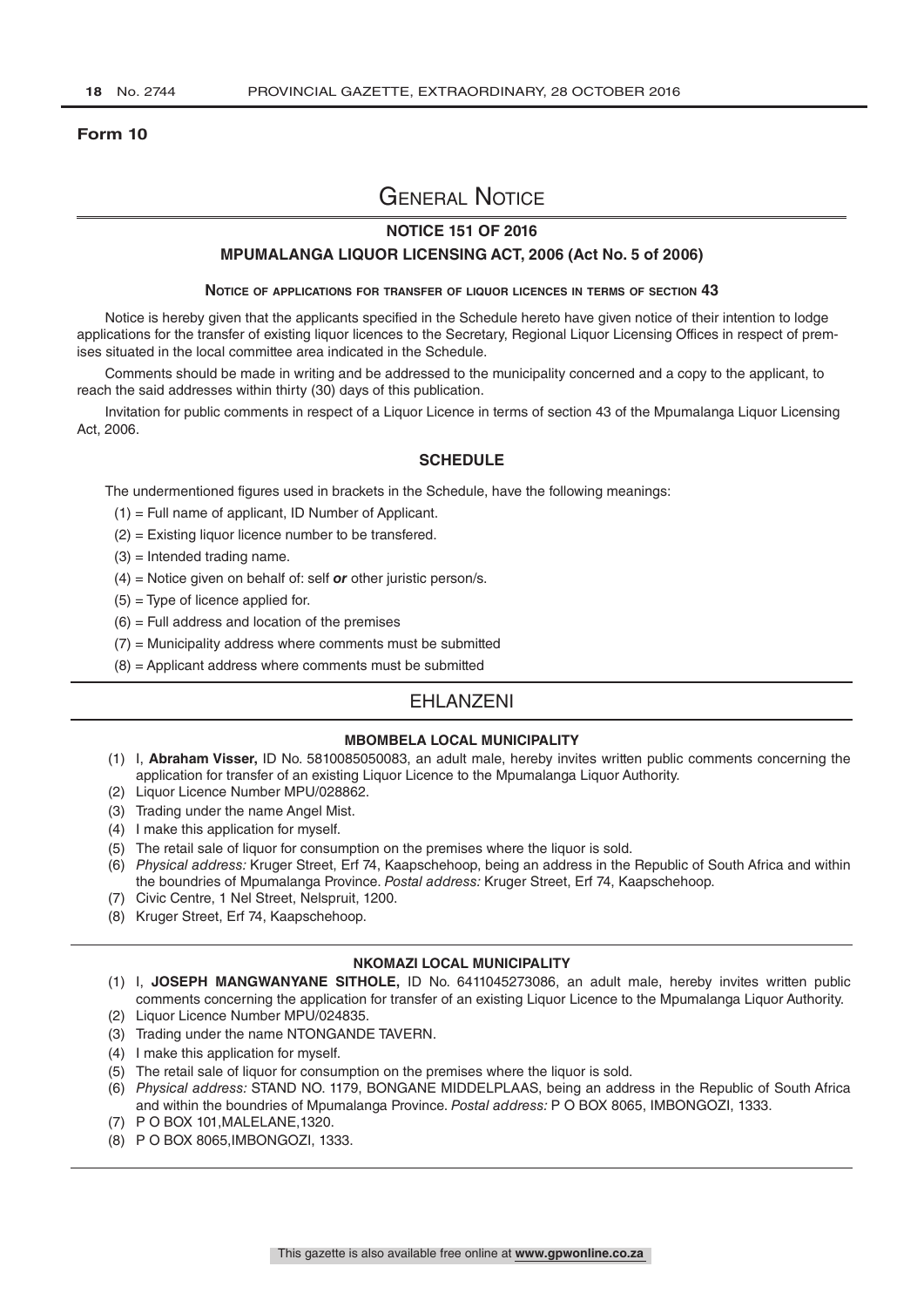# **NKOMAZI LOCAL MUNICIPALITY**

- (1) I, **LOMASONTO LINAH MHLANGA,** ID No. 6710240221083, an adult female, hereby invites written public comments concerning the application for transfer of an existing Liquor Licence to the Mpumalanga Liquor Authority.
- (2) Liquor Licence Number MPU/022137.
- (3) Trading under the name DUMISANE LIQUOR STORE.
- (4) I make this application for myself.
- (5) The retail sale of liquor for consumption off the premises where the liquor is sold.
- (6) *Physical address:* STAND NO 171, DRIEKOPPIES TRUST, NKOMANZI, being an address in the Republic of South Africa and within the boundries of Mpumalanga Province. *Postal address:* P O BOX 635, MALELANE, 1320.
- (7) P O BOX 101, MALELANE, 1320.
- (8) P O BOX 635, MALELANE, 1320.

# **NKOMAZI LOCAL MUNICIPALITY**

- (1) I, **LOMASONTO LINAH MHLANGA,** ID No. 6710240221083, an adult female, hereby invites written public comments concerning the application for transfer of an existing Liquor Licence to the Mpumalanga Liquor Authority.
- (2) Liquor Licence Number MPU/023218.
- (3) Trading under the name DUMISANE TAVERN.
- (4) I make this application for myself.
- (5) The retail sale of liquor for consumption on the premises where the liquor is sold.
- (6) *Physical address:* STAND NO. 1511,DRIEKOPPIES TRUST, NKOMANZI, being an address in the Republic of South Africa and within the boundries of Mpumalanga Province. *Postal address:* P O BOX 635, MALELANE, 1320.
- (7) P O BOX 101, MALELANE,1320.
- (8) P O BOX 635, MALELANE, 1320.

# **MBOMBELA LOCAL MUNICIPALITY**

- (1) I, **Maarten Jacobus Venter,** ID No. 7008105048082, an adult male, hereby invites written public comments concerning the application for transfer of an existing Liquor Licence to the Mpumalanga Liquor Authority.
- (2) Liquor Licence Number MPU/028243.
- (3) Trading under the name Shepard Boutique Hotel.
- (4) I make this application on behalf of the juristic person: Sheppard Manor (PTY) Ltd. (Reg No. 2016/316109/07).
- (5) The retail sale of liquor for consumption on the premises where the liquor is sold.
- (6) *Physical address:* Erf 4205, No. 23 Sheppard Street, Nelspruit Ext. 2 in the magisterial district of Mbombela Local Municipality, 1200, being an address in the Republic of South Africa and within the boundries of Mpumalanga Province. *Postal address:* P. O. Box 3466, DALVIEW, 1544..
- (7) Mbombela Local Municipality Civic Centre Nel St, Mbombela, 1200
- 1035.
- (8) No. 27 Witstinkhout Street, Sonneveld Estate, BRAKPAN, 1541.

# GERT SIBANDE

# **ALBERT LUTHULI LOCAL MUNICIPALITY**

- (1) I, **DLOKWAKHE PATRICK SIMELANE,** ID No. 7409126075080, an adult male, hereby invites written public comments concerning the application for transfer of an existing Liquor Licence to the Mpumalanga Liquor Authority.
- (2) Liquor Licence Number MPU/027157.
- (3) Trading under the name LUKHELE TAVERN.
- (4) I make this application for myself.
- (5) The retail sale of liquor for consumption on the premises where the liquor is sold.
- (6) *Physical address:* STAND NO E135, GOBA SECTION ,MPULUZI, being an address in the Republic of South Africa and within the boundries of Mpumalanga Province. *Postal address:* P O BOX 1248, EMPULUZI, 2335.
- (7) P O BOX 24, CAROLINA, 1185.
- (8) P O BOX 1248, EMPULUZI, 2335.